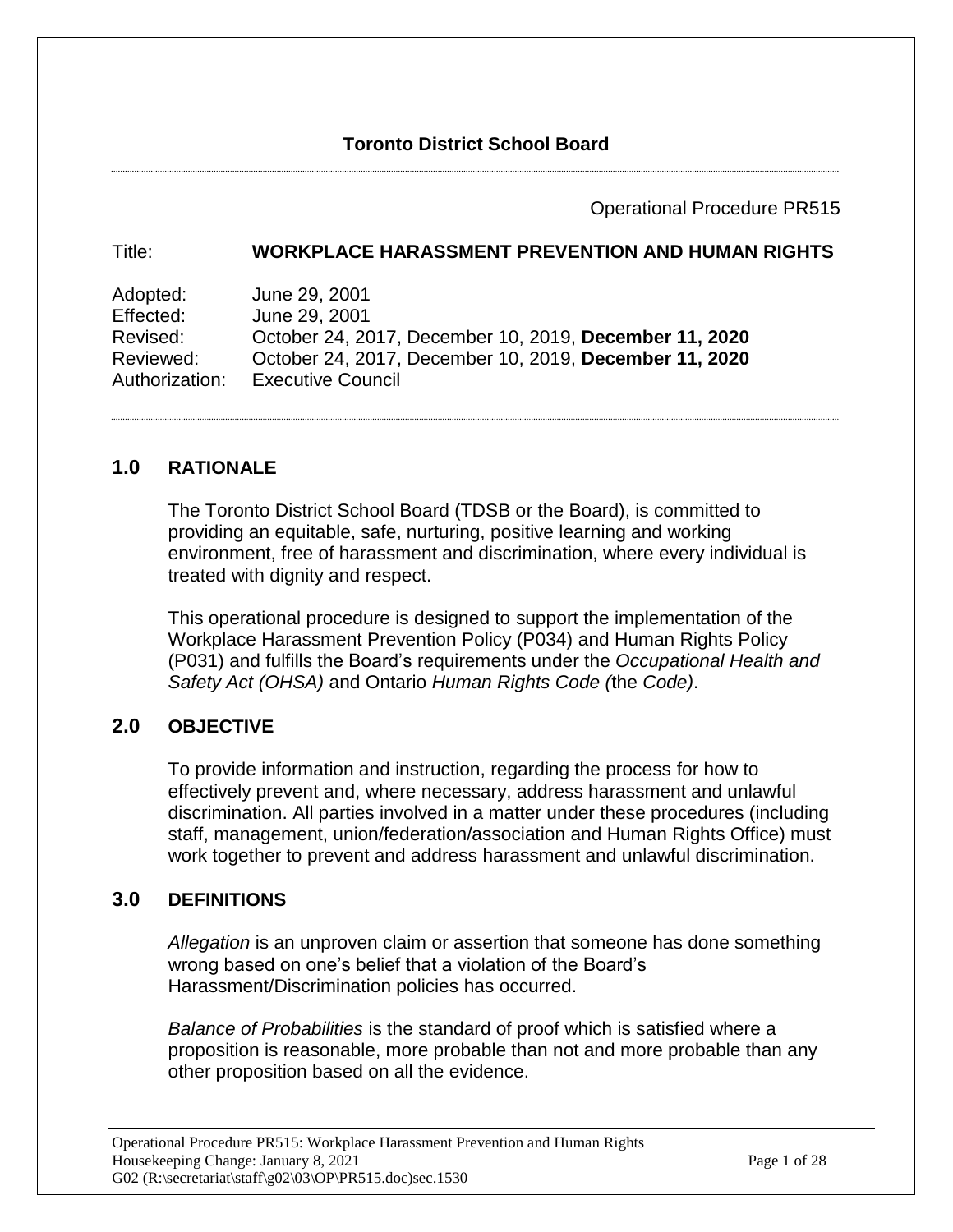*Board* is the Toronto District School Board (also referred to as TDSB). The TDSB is an employer, as defined by the OHSA.

*Complainant* is anyone who makes a complaint under the Board's harassment/discrimination policies, alleging that harassment/unlawful discrimination has occurred.

*Discrimination* is any practice or behaviour, whether intentional or not, which has a negative effect on an individual or group because of any of the prohibited grounds of the *Code* including race, ancestry, place of origin, ethnic origin, colour, citizenship, creed (religion), sex, gender identity, gender expression, sexual orientation, age, marital status, family status, disability/perceived disability, or receipt of public assistance (applies to the social area of housing only).

Discrimination may arise as a result of direct differential treatment or it may result from the unequal effect of treating individuals and groups in the same way. If the effect of the behaviour on the individual or group is to withhold or limit full, equal and meaningful access to, for example, goods, services, facilities, employment, housing, accommodation, that is available to other members of society, it is discrimination.

*Employee and Family Assistance Program (EFAP)* is a confidential and voluntary support service that offers assistance to eligible employees of the Board and their families, as set out in the applicable terms and conditions of employment, for any work, life or health concern. This may include immediate and confidential support regarding workplace challenges, addictions, managing relationships/ family and achieving well-being.

*Harassment* is a course of vexatious comment or conduct known or ought reasonably to be known to be unwelcome.

*Human Rights Office (HRO)* is an office within the TDSB, that is mandated to be neutral and unbiased and is a resource to all covered under this procedure. The HRO implements the Board's policies and procedure on harassment and discrimination, as well as supports adherence to the associated laws as they relate to harassment and discrimination (e.g., Ontario *Human Rights Code and the Occupational Health & Safety Act).*

*Mediation* is a confidential voluntary process that parties to a complaint may agree to participate in, whereby a neutral unbiased third party facilitator is in direct communication between the parties to a complaint, to effect an agreed upon resolution. It is an opportunity to resolve disputes in a mutually respectful manner.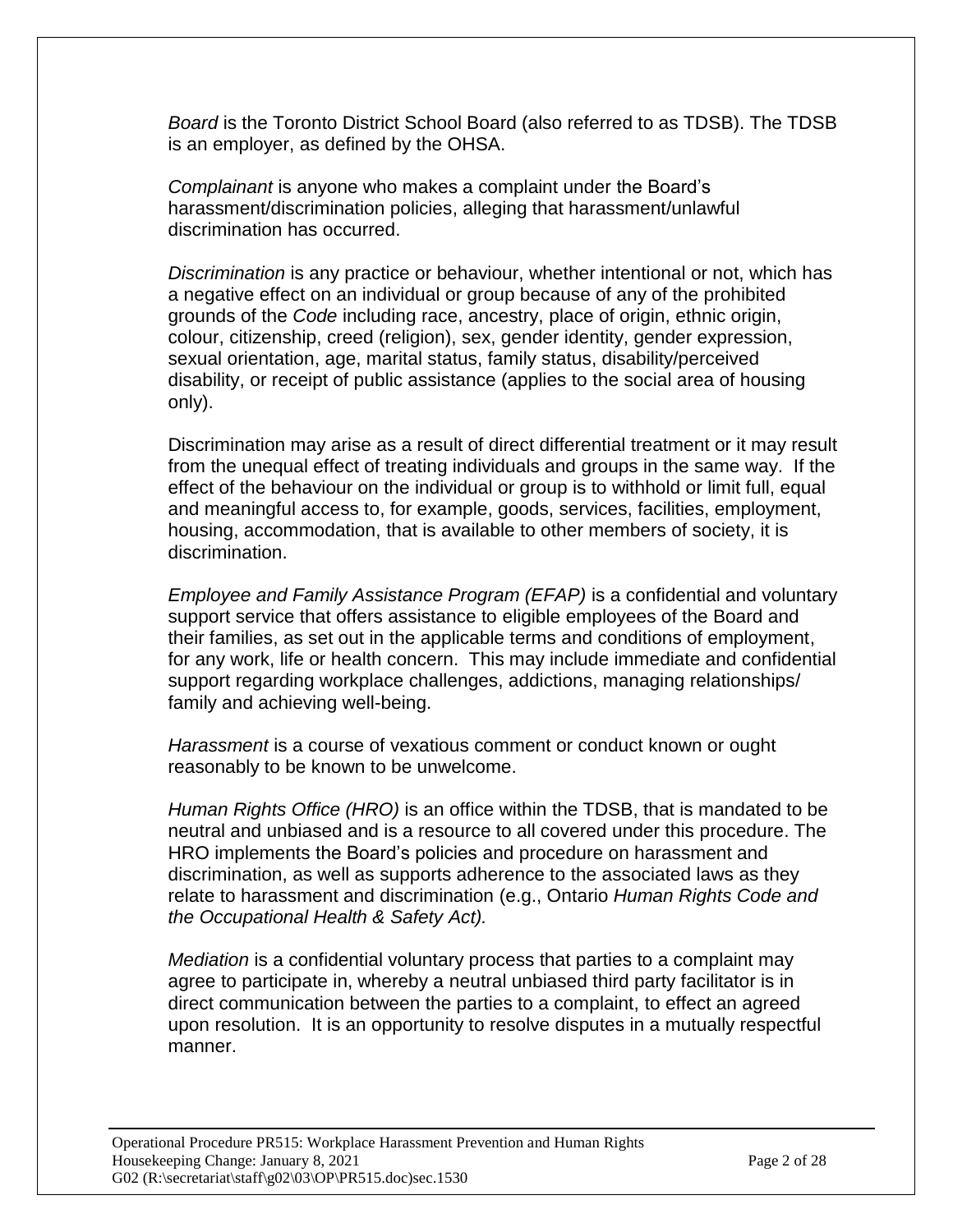*Reprisal* is any harassment, intimidation, threats, or discipline against a person (e.g., complainant, respondent, witness or investigator) for making a report to the Board regarding an incident/complaint of alleged harassment/discrimination. It can also include retaliation against someone who has participated in or is believed to have participated in a process to address a matter under the Board's harassment and discrimination policies and associated procedure. Reprisal is prohibited under the Board's harassment/discrimination policies and procedure.

*Respondent* is anyone who has a complaint made against them under the Board's harassment/discrimination policies.

*Student* is anyone regardless of age, who is enrolled in any educational program offered by the Board.

*Supervisor* is a person who has charge of a workplace or authority over workers, in accordance with the OHSA.

*Systemic Discrimination* is discrimination that arises from policies, procedures, practices, and conduct which may not be discriminatory in their intent but adversely impact individuals or groups protected by the prohibited grounds of the *Code.* 

*TDSB* is the Toronto District School Board, which is also referred to as the "Board".

*Vexatious* is conduct that is inappropriate, unnecessary and that a reasonable person would consider offensive, distressing or demeaning.

*Vexatious Complaints* are complaints that are brought forward without sufficient merit, solely to cause annoyance or distress. Vexatious complaints are prohibited under the Board's harassment/discrimination policies and procedure.

*Workplace* under the *OHSA* is any land, premises, location or thing at, upon, in or near which a worker works. For the purpose of this procedure it also includes any place where individuals perform work or work-related duties or functions. Schools and school-related activities, such as extra-curricular activities and excursions comprise the workplace, as do Board offices and facilities (including eating, lounge/changing areas and vehicles used for work purposes or on work property). Conferences, workshops, training sessions and staff functions (e.g., staff parties, retirement celebrations), fall within the scope of this procedure.

*Workplace Harassment* under the *OHSA* is engaging in a course of vexatious comment or conduct against a worker in a workplace that is known or ought reasonably to be known to be unwelcome, or is workplace sexual harassment.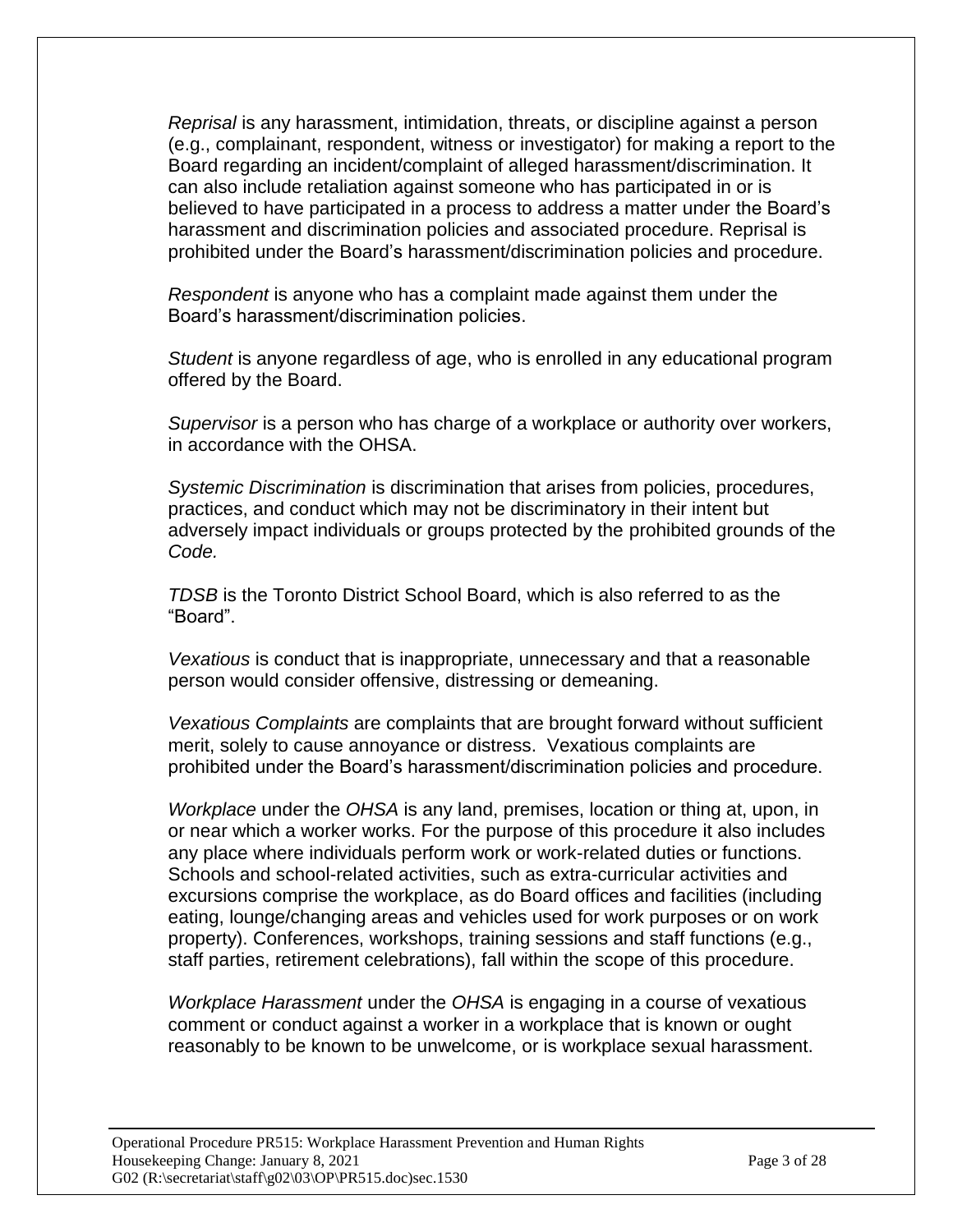*Workplace Sexual Harassment* is engaging in a course of vexatious comment or conduct against a worker in a workplace because of sex, sexual orientation, gender identity, or gender expression where the course of comment or conduct is known or ought reasonably to be known to be unwelcome; or making a sexual solicitation or advance where the person making the solicitation or advance is in a position to confer, grant or deny a benefit or advancement to the worker and the person knows or ought reasonably to know that the solicitation or advance is unwelcome.

# **4.0 RESPONSIBILITY**

Executive Superintendent, Human Rights and Indigenous Education

# **5.0 APPLICATION AND SCOPE**

This procedure applies to all employees (including contract, temporary, permanent and occasional employees).

It addresses harassment and unlawful discrimination from all sources including volunteers, students, trustees, as well as members of the public.

The Board also has policies/procedures in place to deal with other forms of harassment or offensive conduct. See section 9.0 for a complete list of other relevant policies and procedures.

# **6.0 PROCEDURES**

### **6.1. General**

All persons covered under this procedure are responsible for creating, maintaining and contributing to a climate of understanding and mutual respect for the rights and dignity of each person.

Anyone within the scope of these procedures who has a concern regarding potential harassment or discrimination may attempt the following before filing a formal complaint:

(a) If possible and practical, make it known to the person who is causing the offense, that the behaviour is unwelcome and ask that all offensive behaviour stop.

If approached in the above manner it is expected that the individual will work with the person raising the concern to make all reasonable efforts to resolve the matter. If an individual is not comfortable approaching the person causing offense or an individual is approached and the behaviour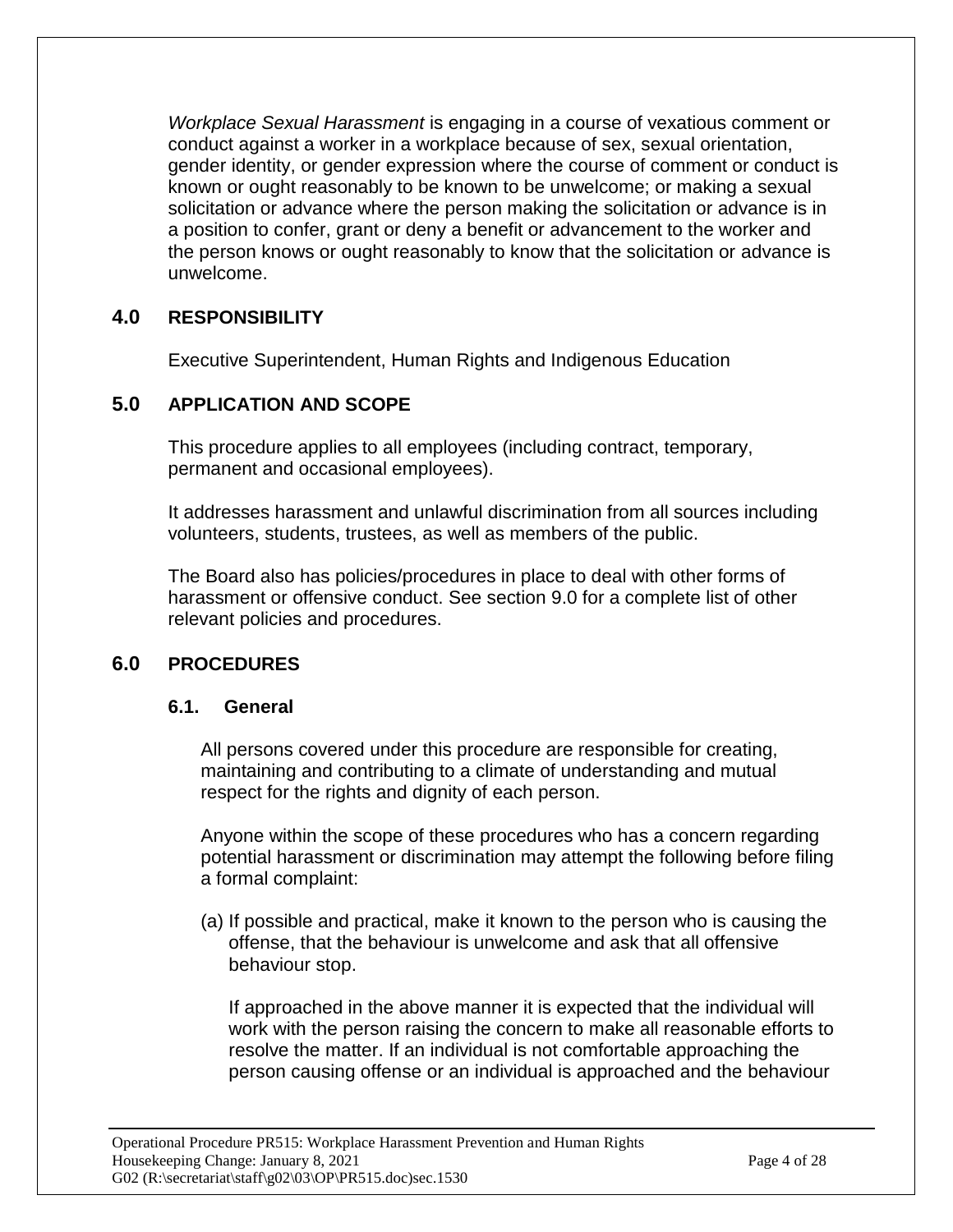does not stop, discuss the concerns with your immediate supervisor or another member of management;

- (b) Seek advice from a union/federation/association representative (where applicable);
- (c) Contact the Human Rights Office (HRO) to consult, even if there is no intent to file a complaint;
- (d) If eligible, utilize the TDSB Employee and Family Assistance Program (EFAP);
- (e) Do not discuss the complaint or intent to file a complaint with colleagues unless they are your support person (see section 6.3), as this could adversely impact the investigative process, if an investigation is required.

## **6.2. Dual Processes**

Nothing in these procedures denies or limits access to other avenues of redress available under the Ontario *Human Rights Code*, *Occupational Health & Safety Act* and/or through filing a grievance.

The TDSB's internal complaint resolution process provides for an investigation appropriate in the circumstances, resulting from an incident/complaint of harassment/discrimination. The HRO, in consultation with the Executive Officer, Employee Services, may decide to postpone, suspend, or cancel any process/investigation regarding a complaint if the continuance of the process/investigation would duplicate or prejudice (damage) another proceeding. In coming to a decision these factors will be considered:

- (a) The Board's responsibility to resolve harassment and discrimination complaints;
- (b) The recognition that grievances may be filed simultaneously with complaints in order to comply with timelines. In such cases one matter may be held in abeyance until the other process is complete, as determined in consultation with Employee Services and with agreement from the union as it pertains to grievances; and/or
- (c) Other legal procedures that may be initiated in order to protect statutory rights, e.g., the Human Rights Tribunal of Ontario (HRTO).

In all such cases the complainant will be advised of the decision to postpone, suspend, or hold in abeyance their complaint and the reasons why.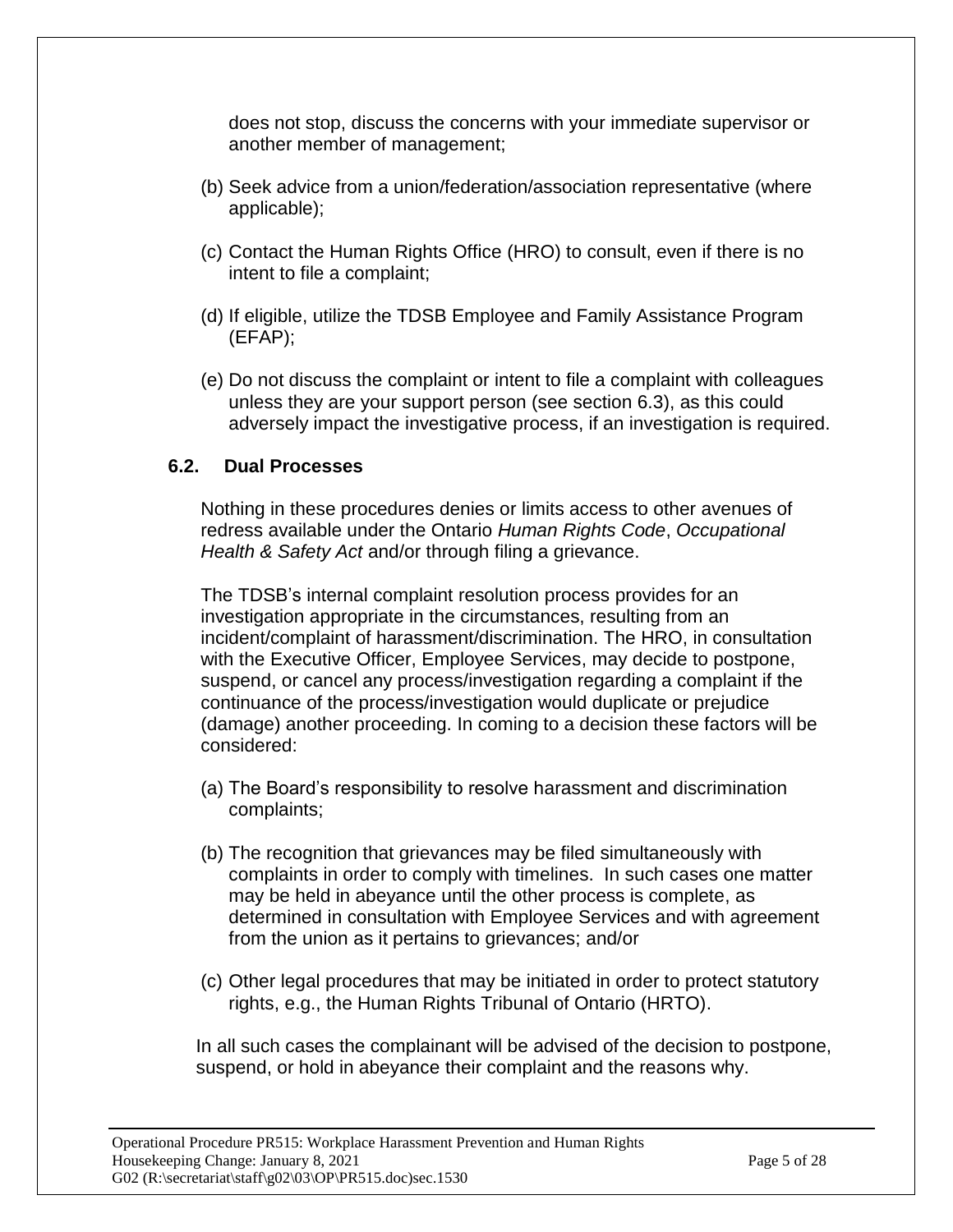## **6.3. Support Person for Complainants, Respondents and Witnesses**

- (a) Prior to initiating a complaint and throughout the complaints process complainants, respondents and witnesses have a right to assistance from a support person. A support person may include a:
	- o Colleague
	- o Family Member
	- o Union/Federation/Association/Network Representative (in accordance with the practices/policies of the respective organization)
	- o Joint Health & Safety Committee Representative
	- o Parent/Guardian or Other Caregiver
	- o School Support Staff
	- o Student
	- o Teacher
	- o Translator/Interpreter
- (b) All persons acting as a support person within the scope of these procedures must keep any information regarding the complaint confidential. Some support persons may be required to sign a confidentiality agreement when attending investigation interviews. (TDSB staff or union/federation/association/network representatives are not required to sign an agreement)
- (c) The role of the support person is to be available to a party to an investigation to provide assurance, console and/or general emotional support or advice. Unions/Associations and Federations may have other responsibilities to their members in this capacity; however, all support persons must not answer questions on behalf of the interviewee or obstruct in any way, the investigation process. The investigator reserves the right to discontinue any investigation interview whereby any party to a complaint or the support person is uncooperative.
- (d) Investigation participants (complainants, respondents and witnesses) and support persons who are staff of the Board, are entitled to be permitted time away from work with pay, providing the appropriate arrangements (including supervisory/management approval), are made with their direct Supervisor or next level management, if the Supervisor is the subject of the complaint. These arrangements should be made by staff and may involve the support of their union/association/federation/network representative, as required.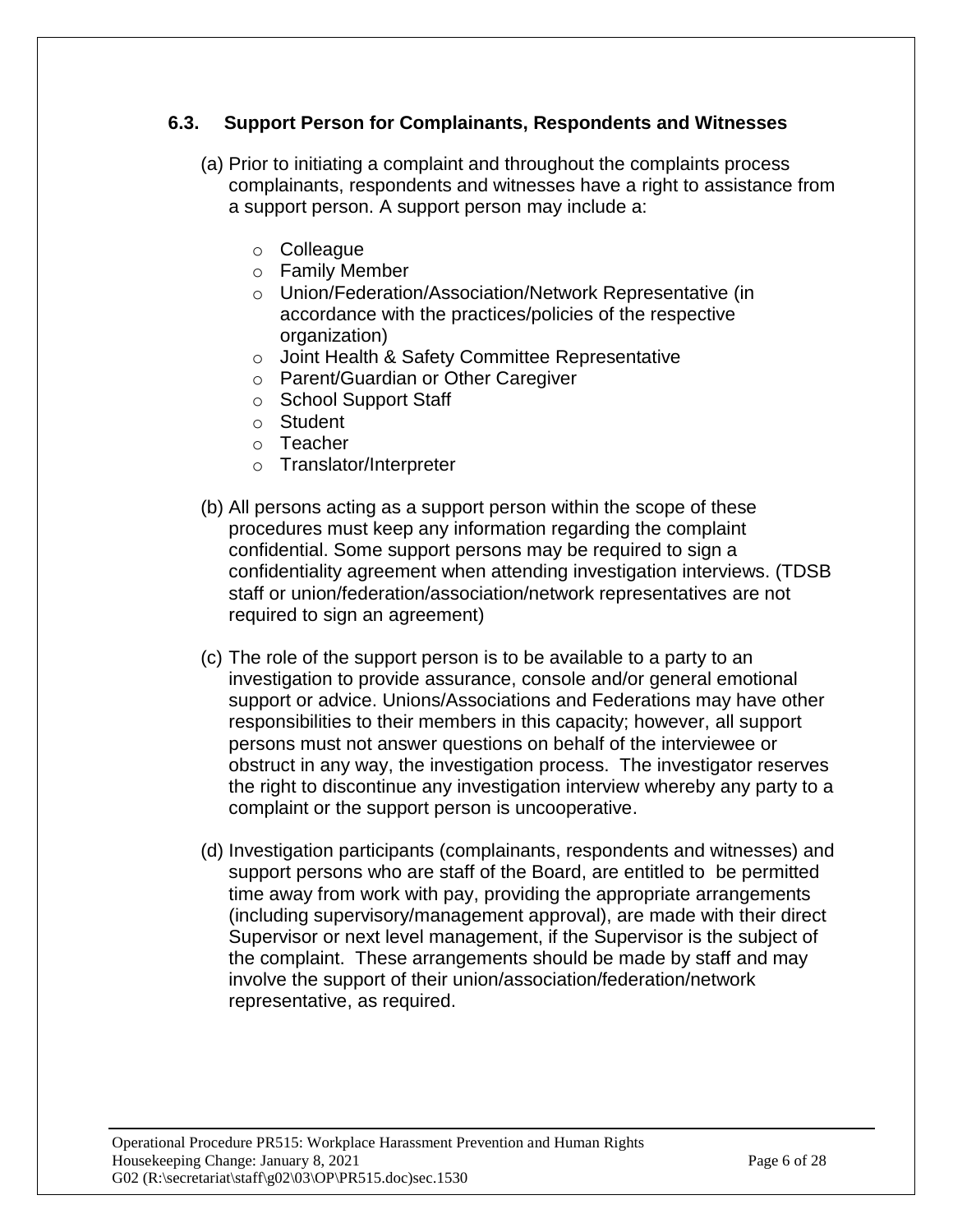## **6.4. Complaint Procedures**

### *Employees*

- o Employee incidents/complaints of alleged harassment or discrimination should be made to an immediate supervisor, or the Human Rights Office. Reports can be made verbally; however, it is preferred that the appropriate Workplace Harassment and Human Rights Incident Reporting Form (see Appendix A) is completed. All incidents/complaints of harassment/discrimination whether verbal or in writing must be investigated in a manner deemed appropriate in the circumstances. Employees may also consult with their union/association/federation/network representative when reporting an incident/complaint.
- $\circ$  If the employee complaint is regarding their supervisor or the employer the complaint should be made directly to the Human Rights Office at [HumanRightsOffice@tdsb.on.ca](mailto:HumanRightsOffice@tdsb.on.ca)

## *Students*

- $\circ$  Student complaints of alleged harassment/discrimination should be reported to the school administration and will be addressed through the appropriate school policy or procedure (e.g., Caring and Safe Schools Policy, Bullying Prevention and Intervention Procedure, Sexual Misconduct by Students Procedure, Parent Concern Protocol).
- o Student complaints against the administration should be forwarded to the Board's Human Rights Office. The complaint will be addressed through the appropriate school policy or procedure (e.g., Caring and Safe Schools, Parent Concern Protocol) in cases of systemic concerns, the matter may be referred to an external investigator.

## *Human Rights Office*

o Incidents/Complaints of harassment/discrimination regarding the Human Rights Office will be forwarded to the Executive Superintendent, Human Rights and Indigenous Education.

### *Trustees*

 $\circ$  Incidents/complaints against a Trustee, alleging harassment and/or discrimination will be forwarded to the Board's Integrity Commissioner and will be addressed under the Board Member Code of Conduct policy and procedure.

### *Executives*

 $\circ$  Incidents/Complaints against a Board Executive, alleging harassment and/or discrimination will be forwarded to the Director of Education, who will seek advisement from the Board's General Counsel in engaging the services of a third party external investigator, as deemed appropriate.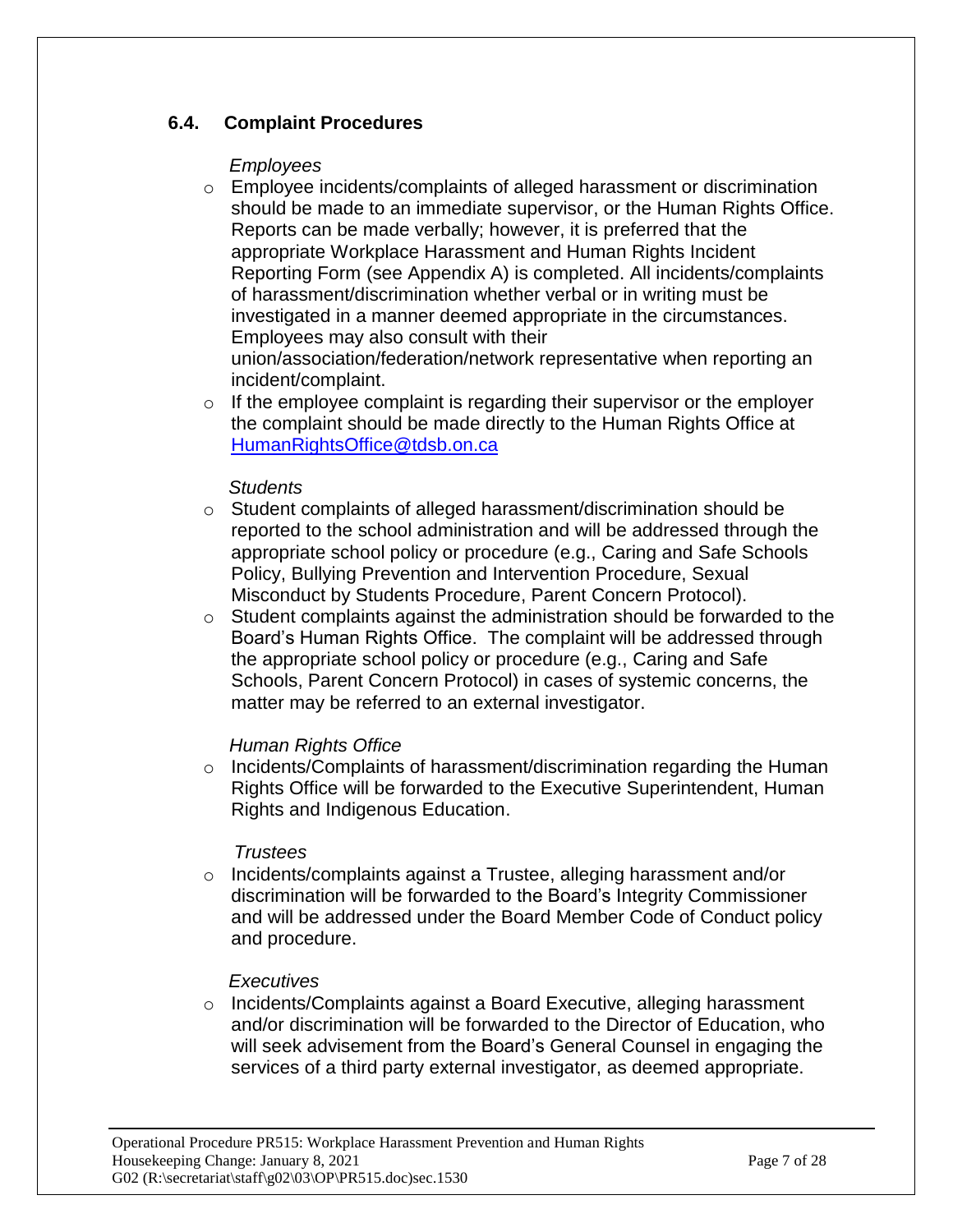### *Director of Education*

o Incidents/Complaints against the Director of Education, alleging harassment and/or discrimination will be forwarded to the Chair of the Board, who will seek advisement from the Board's General Counsel in engaging the services of a third party external investigator, as deemed appropriate.

#### *Members of the public*

o Incidents/Complaints of alleged harassment/discrimination against a member of the public by Board staff will be forwarded to the immediate supervisor of the affected area the Respondent was working or participating in at the time of the alleged incident, or the Board's Human Rights Office.

All staff responsible for receiving complaints of harassment/discrimination under these procedures must ensure they are aware of the appropriate procedures for responding to a complaint (section 6.5 and 6.6 of these procedures). They may also consult with the Board's Human Rights Office regarding appropriate next steps, if required.

#### **6.5. Managerial Response to an Incident / Complaint of harassment / discrimination**

- (a) Supervisory /managerial staff may become aware of incidents of harassment or discrimination in the working or learning environment in different ways. They may observe it directly or receive a report from the individual affected. They may even hear about it from a third party. It is important that supervisory and managerial staff pay attention to symptoms of possible harassment or discrimination (e.g., decreased productivity, absenteeism), and intervenes.
- (b) Those experiencing harassment or discrimination may be reluctant or embarrassed to come forward. A timely resolution of an incident/complaint of harassment/discrimination can prevent escalation of a matter and further negative consequences while promoting the restoration of a healthy learning or working environment.
- (c) In all cases, supervisory and managerial staff has a duty to respond to and take action to resolve any alleged or suspected incidents/complaints involving harassment/discrimination.
- (d) The OHSA requires that any incident/complaint of workplace harassment requires an investigation deemed appropriate in the circumstances. For the purposes of this procedure that includes (at a minimum), interviewing the complainant and interviewing the respondent and any relevant witnesses, and making a determination if harassment occurred.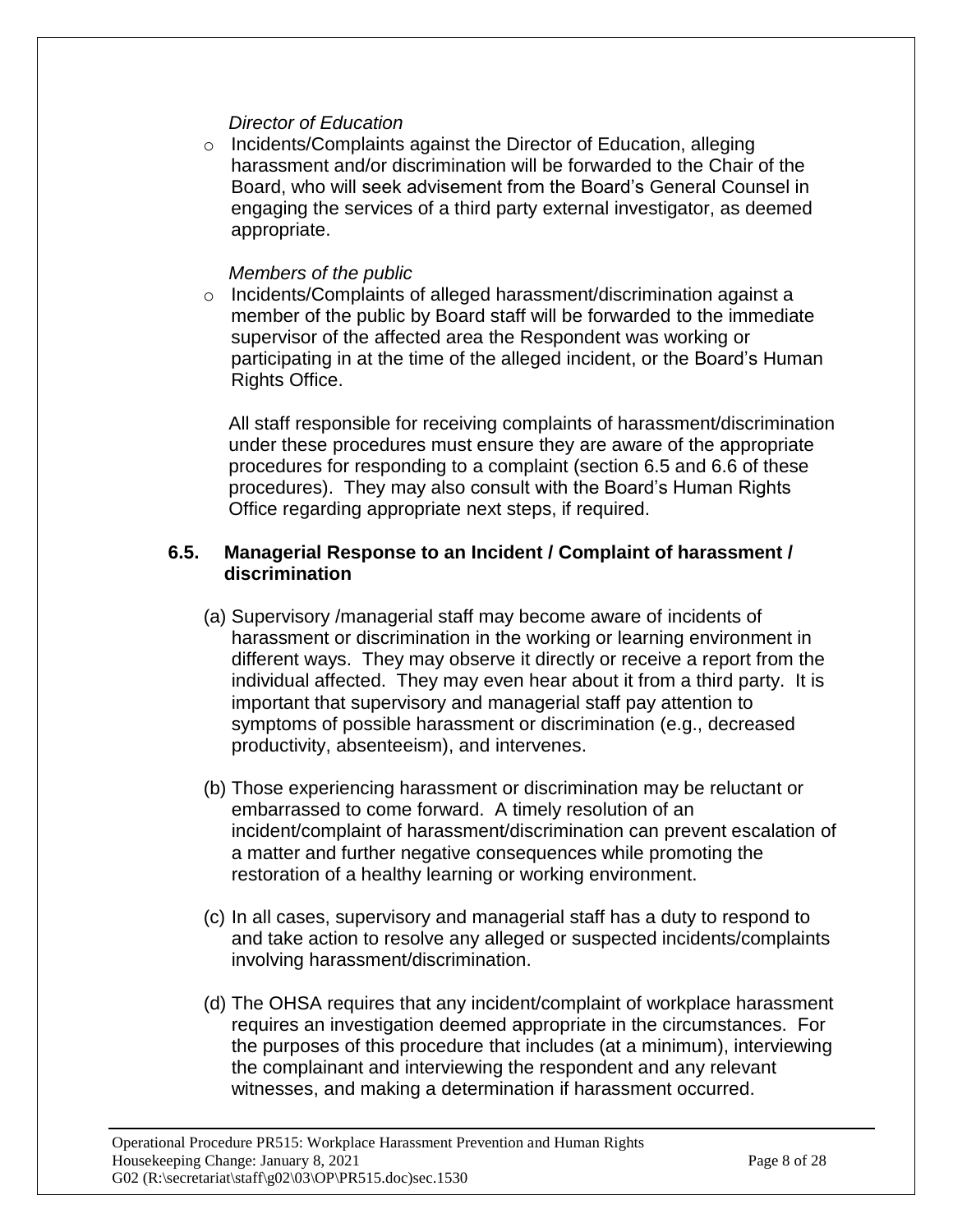- (e) When an incident/complaint of harassment/discrimination comes to the attention of managerial/supervisory staff they should ensure the wellbeing of the parties involved, document any pertinent information provided and advise that the matter is taken seriously, will be looked into and supervisory staff will get back to them regarding next steps (generally, within 7 days).
- (f) Generally, supervisory/managerial staff will investigate workplace harassment incidents/complaints. Human Rights Code based harassment or discrimination complaints may be investigated by supervisory/managerial staff depending on the complexity of the matter and nature of the allegations. Supervisory/managerial staff should consult with the HRO in order to make that determination.
- (g) If supervisory/managerial staff conducts an investigation it should be done in accordance with these procedures.

### **6.6. HRO Response to an Incident / Complaint of Harassment / Discrimination**

- (a) The HRO is neutral and unbiased and is a resource for all covered under this procedure. The HRO will work to prevent workplace harassment and unlawful discrimination as well as respond to inquiries, incidents and complaints.
- (b) The HRO will respond to complaints by conducting preliminary assessments of incidents/complaints of harassment/discrimination, in order to determine if on the face of the complaint the allegation(s) meet the definition of harassment/discrimination and to determine appropriate next steps to deal with an incident/complaint, in a manner deemed appropriate in the circumstances.

This may include re-directing matters to another department of the Board, as deemed appropriate by the HRO. Actions taken or fact-finding conducted for the purposes of an assessment will be deemed an investigation appropriate in the circumstances for purposes of the OHSA, if the assessment determines that on the face of the complaint no further investigation of the matter is warranted.

(c) If it is determined that on the face of the complaint it rises to the definition of harassment/discrimination, the HRO will retain carriage of the complaint and assign it to an investigator (HRO investigator, appropriate Supervisory or Managerial staff, or in some cases an external third party investigator). Generally, Workplace Harassment investigations will be completed by Supervisory or Managerial staff, as well as some Human Rights complaints, depending on complexity. Generally, the HRO will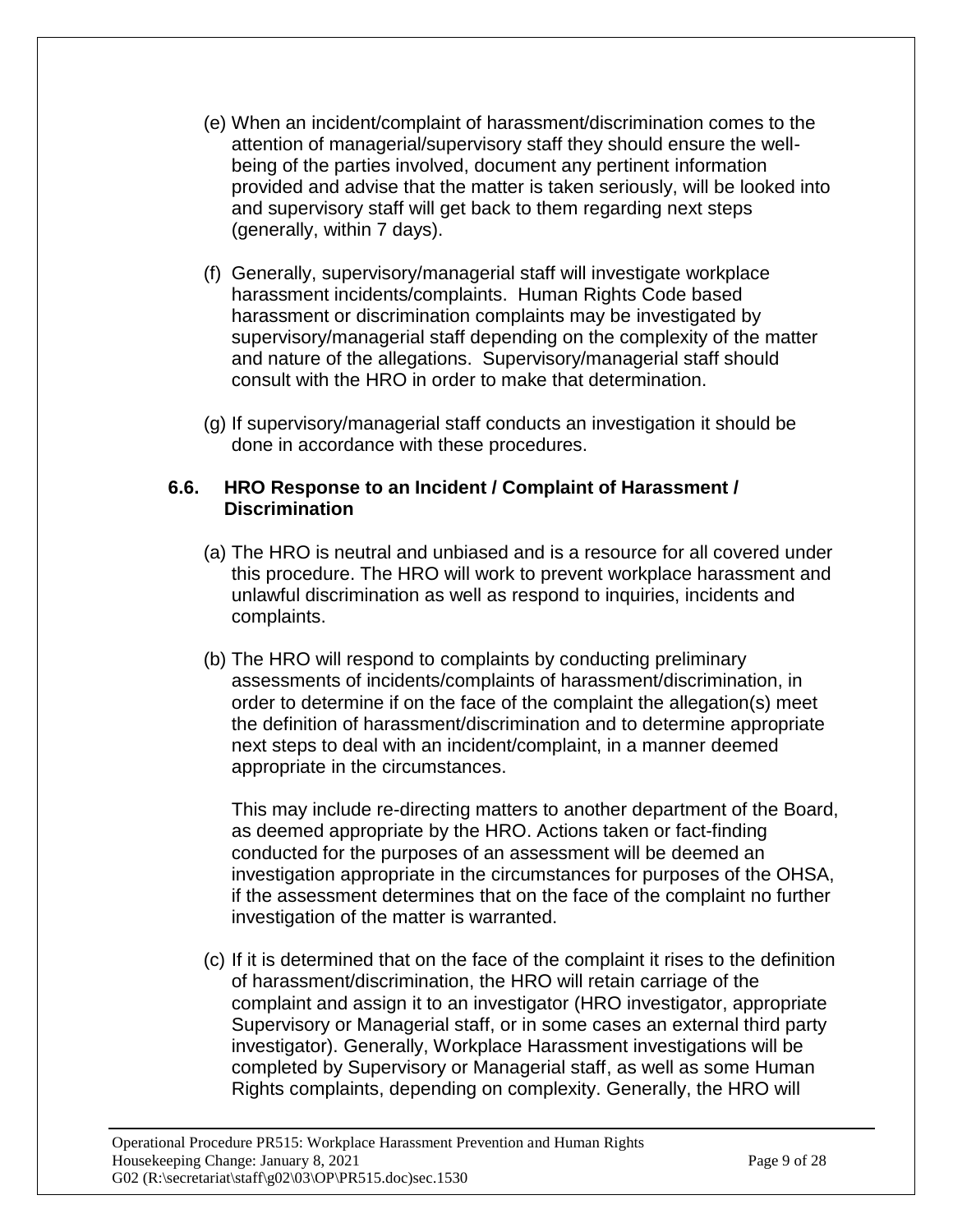investigate Human Rights complaints that are more complex and potentially Workplace Harassment complaints that are more complex, depending on the circumstances. External Third Party investigators may be used for various reasons, including but not limited to the complexity or size of a complaint/investigation; availability of internal resources etc.

In certain circumstances, the HRO may determine that the matter is more appropriately investigated by an investigation team, in which case a lead investigator will be assigned.

(d) If on the face of the complaint the allegations do not meet the definition of harassment/discrimination, the HRO may forward the complaint to another area of the Board to address (e.g., appropriate supervisory/managerial staff, employee services in cases involving alleged culpable behaviour, Health & Safety in matters relating to workplace violence), or the HRO may recommend Mediation in cases involving workplace conflict or as deemed appropriate in the circumstances. In such cases, supervisory staff in conjunction with the union/association/federation/network representative and the affected employee(s) should give consideration to whether a third party mediator (agreeable to all parties), is appropriate.

In some cases, the HRO may determine that no further action is required.

- (e) Where it is determined by the HRO that the matter is more appropriately dealt with by another department of the Board, the complainant will be notified prior to forwarding the complaint. In such cases, the alleged Respondent is typically not notified by the HRO.
- (f) The HRO may also determine that the matter complained of has already been dealt with through another forum (i.e., grievance/arbitration, employee services disciplinary process). In such cases, the complainant will be advised of this by the HRO prior to file closure.
- (g) The HRO has discretion to limit the allegations in any complaint due to duplication of information or in order to streamline the complaint, without loss of any substantive information.
- (h) Anonymous complaints against an individual or group will be treated in a manner deemed appropriate in the circumstances by the HRO, including exploring other alternatives to address the matter, including, but not limited to, the use of workplace environmental scans, generalized training for staff, or feedback provided to the individual/group. This will be done in consultation with Employee Services and/or Management of the affected area. No formal summary in writing will be provided to any party to an anonymous complaint.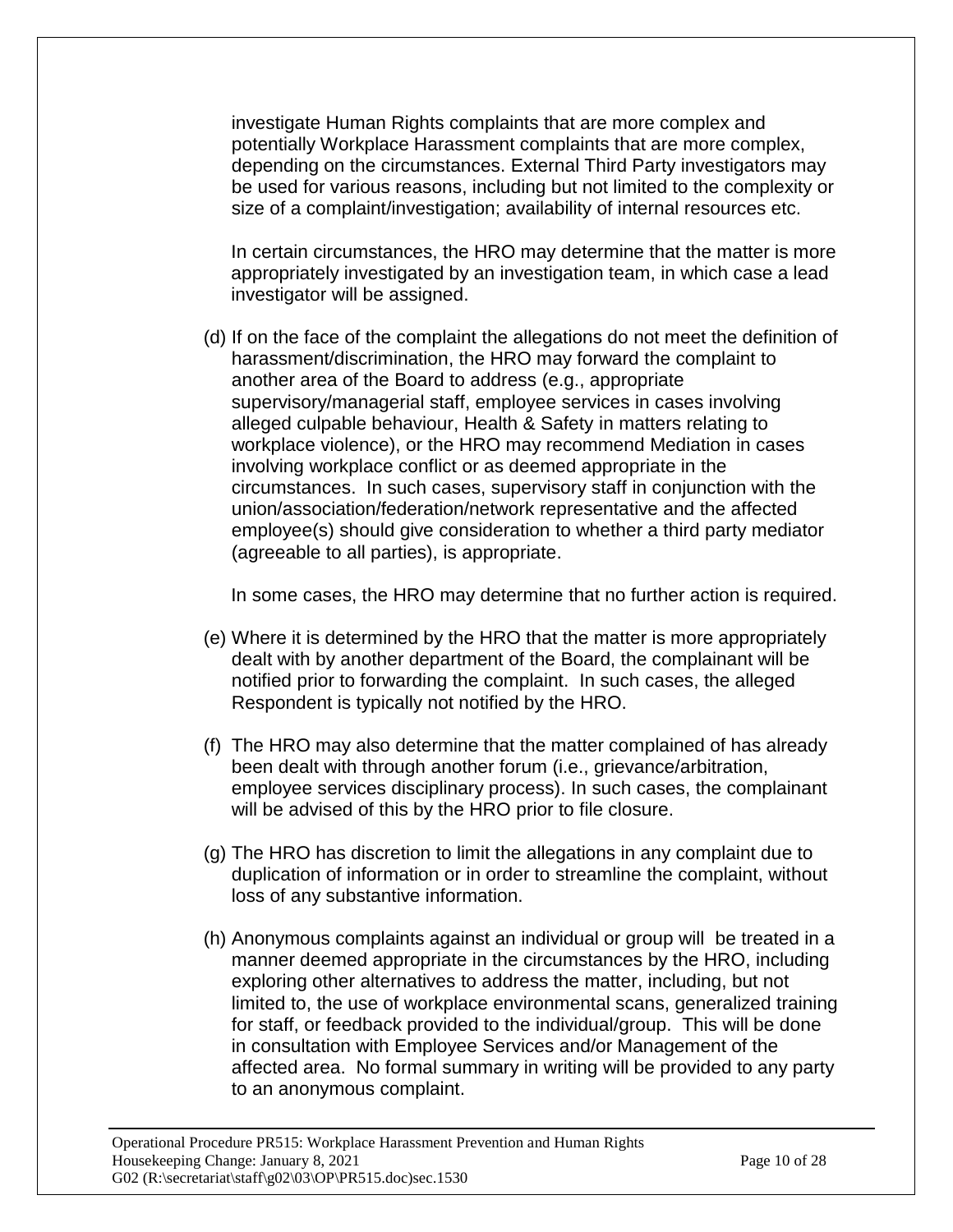(i) Group Complaints are very challenging situations for all involved. The HRO recommends that those who have concerns under these procedures should submit their concerns separately. Approaching someone to participate in a group complaint, whereby an issue had not been identified by them previously can potentially create other issues in the workplace that may not have otherwise been present. This is in no way to limit any staff from coming forward with concerns. In situations involving multiple parties to a complaint, employees are encouraged to confidentially speak with their respective union/association/federation/network representative or contact the HRO and encourage others with concerns to individually do the same.

# **6.7. Investigations – Preliminary Considerations**

- (a) Responsibility
	- (i) Supervisory/Managerial staff investigating a matter under this procedure, has responsibility for ensuring they are following this procedure and are appropriately trained to investigate the matter. If in doubt, please contact the HRO for advice.
	- (ii) All persons investigating matters under this procedure, including external investigators, will have regard for these procedures. Slight variations in process may be acceptable, as deemed appropriate by the HRO.
	- (iii) The person conducting the investigation, whether internal or external to the workplace, must not be directly involved in the alleged incident(s) or complaint(s) of harassment/discrimination, and must not be under the direct control of the alleged harasser, in accordance with the OHSA.

## (b) Confidentiality

Any person reporting an incident or complaint of harassment /discrimination or who participates in a process to resolve a matter under this procedure (including investigators), must keep that information confidential and not disclose or release to anyone any information about the incident/complaint except to the extent necessary to protect an employee (s) (e.g., safety plan or separation of parties through the Administration/Board Health & Safety office), to investigate the incident/complaint (e.g., make arrangements for release time, questioning witnesses etc.), to take corrective action (e.g., consultation with employee services regarding appropriate action based on investigation findings), or as otherwise required by law (e.g., Tribunal or other court proceedings), in accordance with the OHSA. This extends to details of a complaint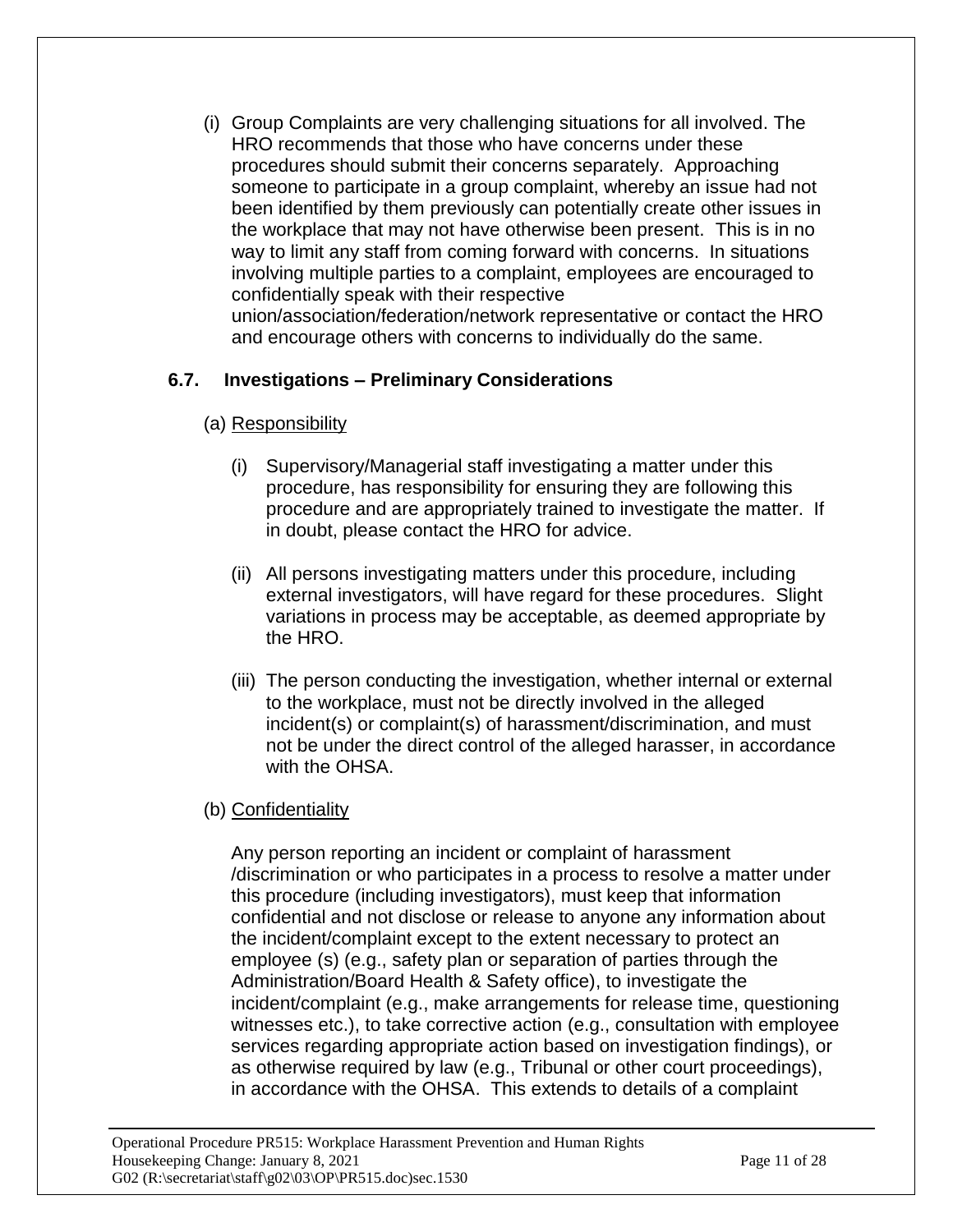(including its existence), meetings about an incident/complaint, identifying information about a person including names of witnesses, contact made with an investigator etc. This is a continuous obligation that extends beyond employment with the TDSB.

Seeking advice from an employee's own

union/association/federation/network or legal representative in addressing harassment/discrimination is permitted, and may be required by some Collective Agreements and/or Terms and Conditions of Employment. While staff may seek advisement from their own legal representative, at their own cost, the HRO only recognizes an employee's union/association/federation/ representatives as the employee's legal representative. The HRO will not communicate directly, with a staff's lawyer.

Note: The HRO may be required to advise other areas of the Board with regards to the existence of a complaint in order to avoid a duplication of processes. In such cases, only the minimum information required will be provided, as determined by the HRO. For example, upon receipt of a harassment or discrimination grievance Employee Services may inquire with the HRO, as to the existence of a complaint in the HRO regarding the matter and the status of the complaint.

Notwithstanding the above, additional information may be required for legal proceedings with the appropriate formalized request to the HRO (e.g., letter requesting production of documents, HRTO Application response required etc.). HRTO proceedings require disclosure of the complaint and the resolution, if any. The HRO will not provide any complete file to any area of the Board unless required by law.

(c) Time Limit

Complaints made under these procedures must be made within one year of the date of the alleged incident(s) or the last incident of harassment/discrimination in a series of incidents. Permission to proceed with a complaint outside of this timeline may be obtained in consultation with the Human Rights Office. The HRO must be satisfied that the delay was incurred in good faith and no substantial prejudice or unfairness will result to any person affected by the delay. Complaints regarding sexual harassment/assault will also be assessed on a case by case basis.

(d) Safety and Separation of parties (Interim Measures)

All investigators will explore with parties whether there are any immediate concerns for physical safety or whether separation of parties needs to be arranged as an interim measure during the course of the investigation.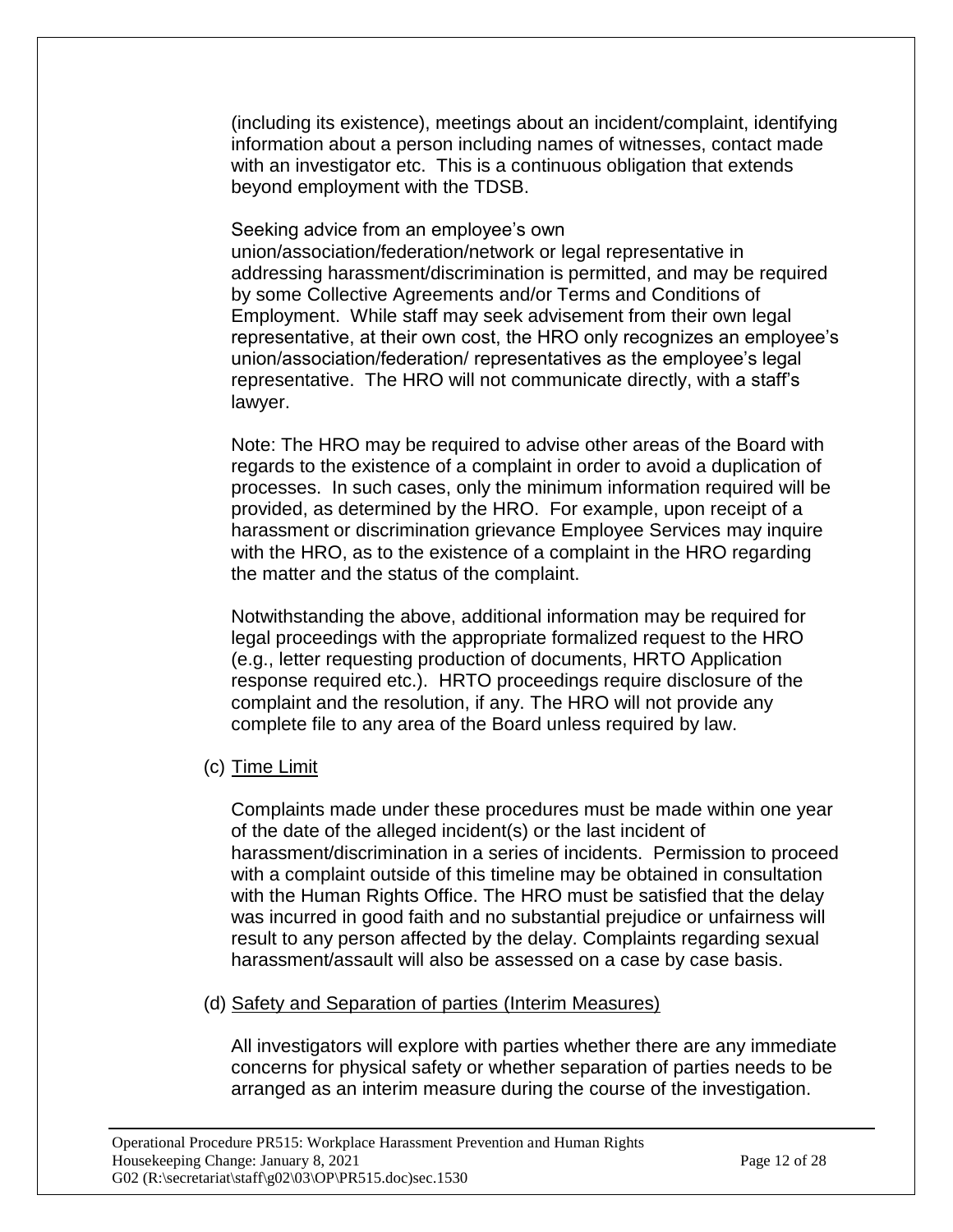Any decision around separation of parties will be made with the supervisory or next level up managerial staff in consultation with Employee Services. The appropriate

union/federation/association/network will be contacted as deemed appropriate. Supervisory staff/Employee Services may also consult the HRO regarding the general nature of the complaint/allegations to assist in their decision-making.

Considerations will include, but are not limited to the following:

- o Whether the continued presence of the respondent will impair the complainant's ability to function at school or work
- o Whether the Respondent poses a risk to the complainant or others
- o Whether there has been a reprisal or a real threat of reprisal exists

Where supervisory staff determines, (in consultation with Employee Services), that separation of parties is appropriate and required the parties shall be separated, pending the final disposition of the complaint. Separation of parties may include:

- o Working in the same physical location with strict parameters around having no contact with each other (this must be put in writing)
- $\circ$  Temporarily relocating one party to the complaint, by moving to an alternate location (generally, the respondent will be the party moved; however, given certain circumstances it may be appropriate for the complainant to be moved, as determined by supervisory staff and Employee Services. (Consideration should also be given to the complainant's preference.)
- o In rare occasions, a party may be placed on home assignment without loss of wages or benefits. Students may be excluded from their school(s) in accordance with Board procedure governing student behaviour, and the *Education Act.*
- o To the extent practicable, complainants and respondents using Board premises or premises where Board programs take place shall be required to have no contact either direct or indirect with each other until the investigation has been concluded and recommendations acted upon.
- o Parties to a complaint who have been moved or on home assignment as per above, may be moved back or resume their previous position as soon as Supervisory staff/ Management determines (in consultation with the complainant and respondent and Employee Services), that separation is no longer necessary.
- o A separation of parties pursuant to these procedures does not constitute "discipline" or a "transfer" within the meaning of any Collective Agreement or Terms and Conditions of Employment and is not considered to be Reprisal in the meaning of this procedure.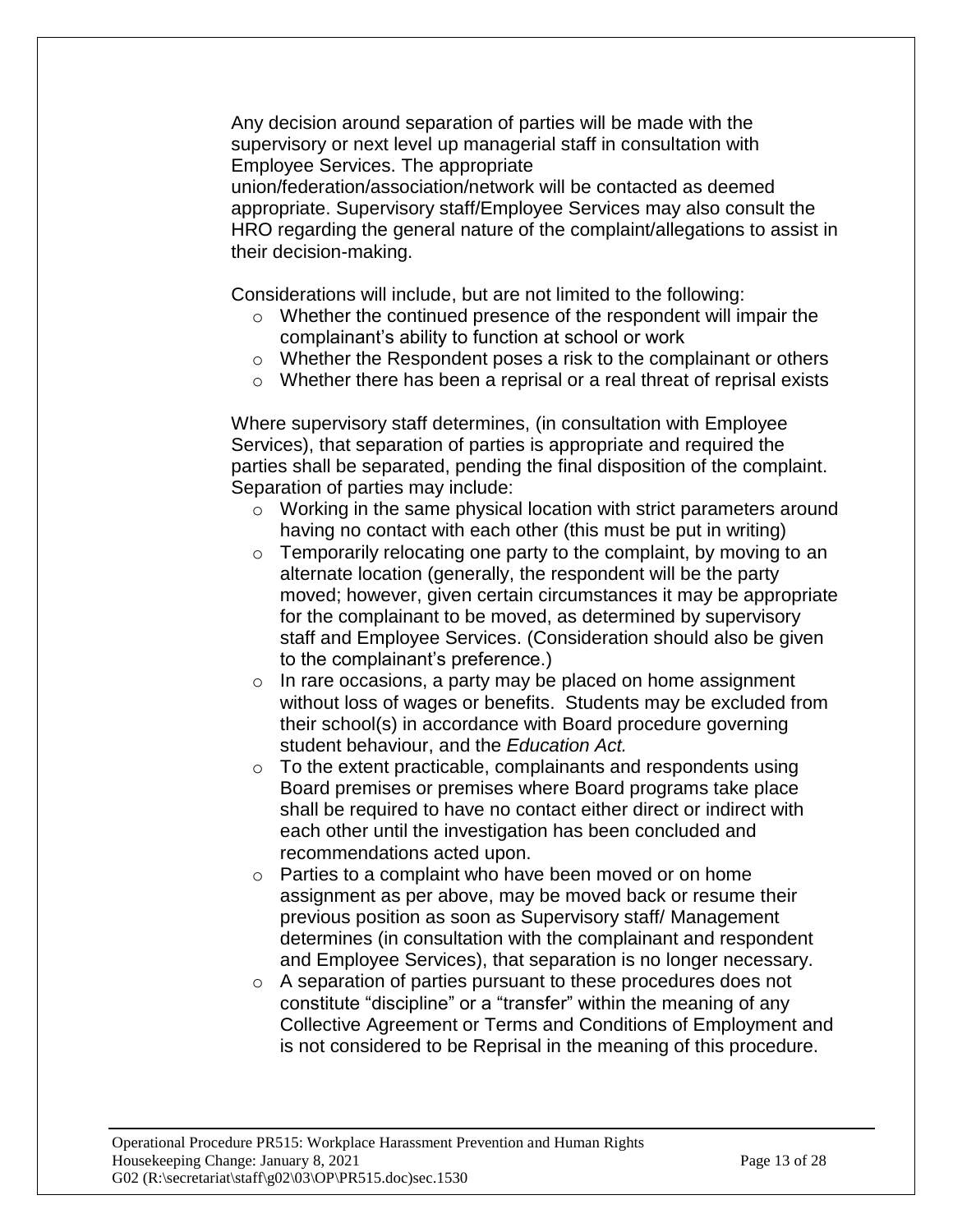## (e) Medical/Other leaves during an investigation

If a complainant or respondent is on medical/other leave at any point during the complaints process (including during an investigation), it is incumbent upon them or their representative (if applicable) to advise the investigator and indicate whether the party is able to participate in the complaint/investigative process while on leave.

For medical leaves, if the party is still able to participate in the complaint/investigative process they must provide the Human Rights Office or appropriate supervisory/managerial staff with medical documentation advising the employee is medically fit to participate in the complaint/investigative process while on leave.

If the party to the complaint is not able to participate or otherwise advise the investigator of the leave, the matter may be held in abeyance or the process may be otherwise delayed, as determined by the investigator, until the return from leave.

Any medical documentation forwarded to the HRO will be kept securely in a locked file cabinet.

(f) Addressing incidents/complaints of harassment/discrimination in the absence of a formal written complaint:

It may come to the Board's attention that there is alleged harassment/discrimination where the alleged victim(s) do not wish to/have not come forward. Or, a complainant may determine that they do not wish to proceed with a complaint or may withdraw a complaint. In those circumstances, the Board may request a reason for withdrawing a complaint or may determine an investigation deemed appropriate in the circumstances is required in the absence of a formal written complaint, or may initiate an investigation with the intent of determining if harassment/discrimination is occurring and stopping it, in order to fulfil the Board's legislated requirement in providing a workplace free of harassment/discrimination.

## **6.8. Investigation Processes**

Either the Expedited or the Formal investigation process may be used to investigate incidents/complaints as is appropriate in the circumstances as determined by the HRO if the HRO has carriage of the matter, or as determined by the supervisory/managerial staff conducting the investigation if the HRO does not have carriage the matter. Factors to consider in determining which process is appropriate in the circumstances include the size, complexity, and the nature and extent of the potential impact of the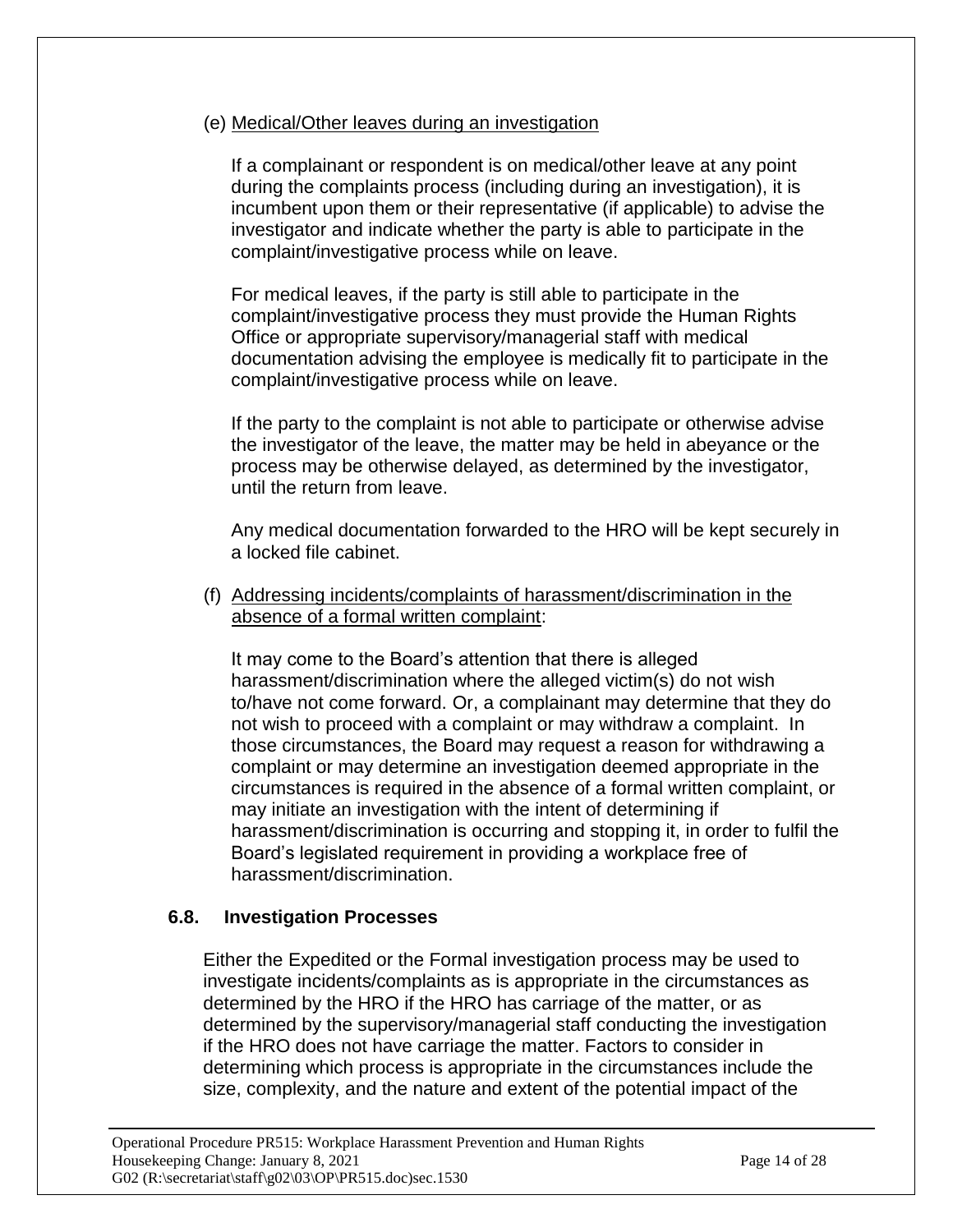investigation. The Expedited Investigation Process may be used to investigate incidents that occurred or complaints that were made prior to the amendments to this procedure introducing the Expedited Investigation Process.

## *6.8.1. Formal Investigation Process*

The following procedures will be followed when the investigator/HRO elects, in accordance with section 6.8, to use the Formal Investigation Process.

## (a) Written notification of complaint

All parties to a complaint will be notified in writing, as soon as practical and prior to an investigation interview, as to the existence of the complaint, the allegations, who filed the complaint and who it was filed against (if multiple persons, each person will be advised individually without advising of the other parties named in the complaint).

If an incident/complaint of harassment/discrimination is reported to managerial/supervisory staff or the HRO, in the absence of a formal written complaint, the Board is still required to investigate, in which case a general statement of the allegations or some other form of written notification may be provided to parties (complainant/Respondent).

All written notification to parties (complainants, respondents and witnesses) by the investigator, should include cautions regarding maintaining confidentiality and not engaging in reprisal/threats of reprisal. The notification should include copies of the Board's Human Rights and Workplace Harassment Prevention Policies and procedure, regardless to the type of complaint being investigated (workplace harassment, human rights etc.)

## (b) Timelines

- (i) Incidents/complaints brought to the attention of Supervisory staff or the HRO will be acknowledged in writing within seven (7) business days of receipt or knowledge of the incident/complaint.
- (ii) The complainant will be advised by supervisory staff or the HRO of the next steps regarding their complaint within ten (10) business days of acknowledging the incident/complaint.
- (iii) Generally, matters assigned for investigation will be investigated within 90 (and up to 150) days of being assigned, depending on the availability of parties to the complaint, complexity of the matter – number of parties, nature of allegations, time of year the complaint is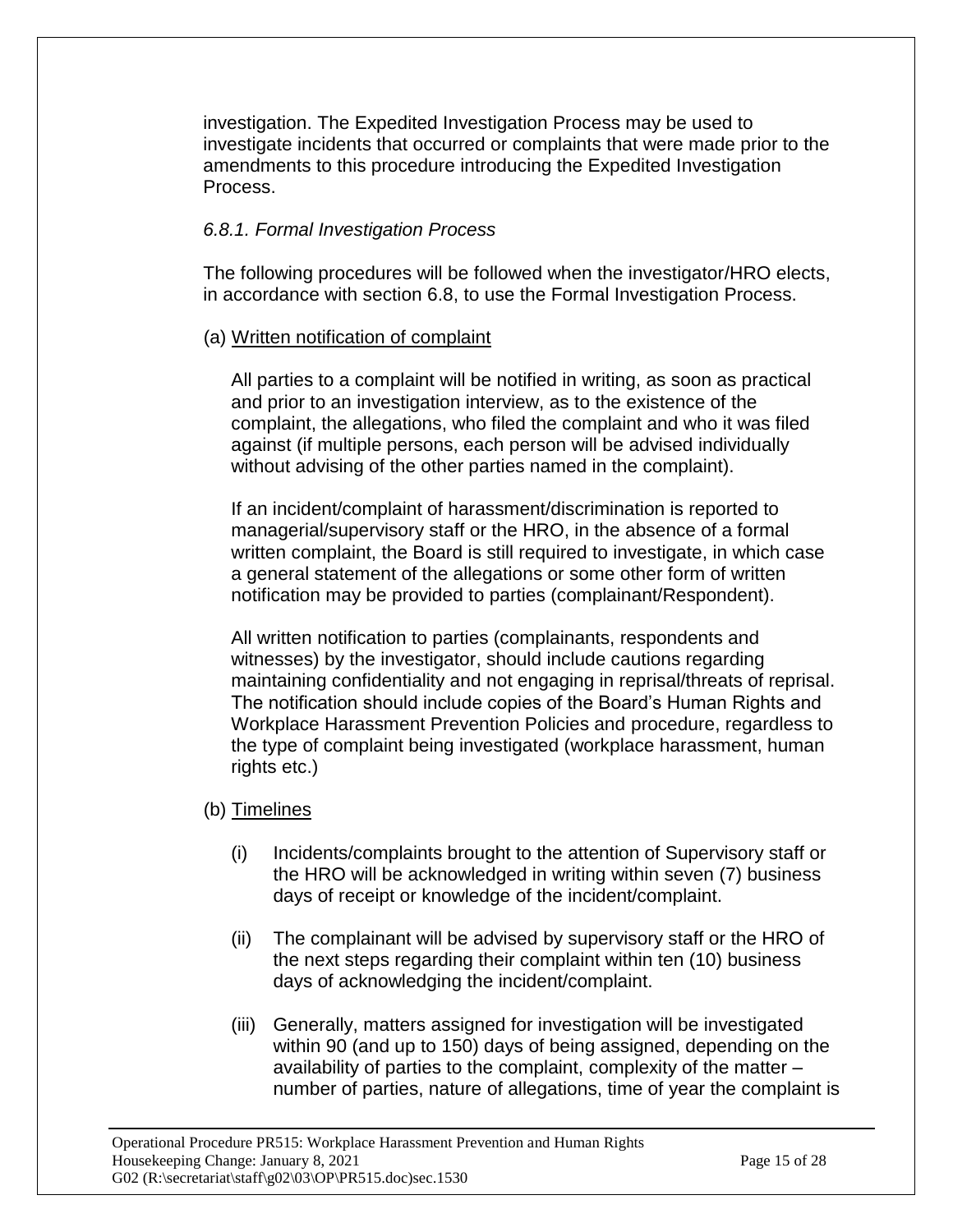received (e.g., summer for school-based complaints) etc. Any delays in timelines will be communicated to complainants and respondents including the reasons for the delay.

- (iv) While the process may begin for complaints received in May/June or throughout the summer for school-based complaints, ultimately the complaint may be held in abeyance until the following September due to the lack of availability of school based staff, representatives etc. during that time. In such cases, the HRO/Supervisory staff will advise the parties as soon as practical.
- (v) If an investigation is initiated, the investigator will prepare a written draft summary of the findings of the investigation and forward to the complainant and respondent (if multiple parties, each will receive individual summaries). Parties will have seven (7) business days to respond.
- (vi) The investigator will take any responses to the draft summary into consideration and issue a final summary to the parties within seven (7) business days of the draft response due date.
- (vii) Final summaries will also be forwarded to the next level manager for the complainant and respondent at the time the final summary is provided to them, along with any recommendations to follow-up with Employee Services if findings are made or other specific follow-up is otherwise required.
- (viii) Supervisory staff, the HRO and any investigator conducting an investigation under the Formal Investigation Process, will have regard for these timelines. From time to time there may be delays; however, it is incumbent upon the responsible party (supervisory staff, HRO or other investigator) to advise the parties of the delay and any reasons why.

### (c) Investigation Fact-finding Process

(i) Parties to a complaint should be invited to an investigation interview within a reasonable time, if possible. They should be advised that they may bring a representative/support person. Complainants should be advised that they should check to see if their association/federation/network offers representation for complainants, as some do not. Conversely, as a Respondent some Collective Agreements require that a Respondent must have representation.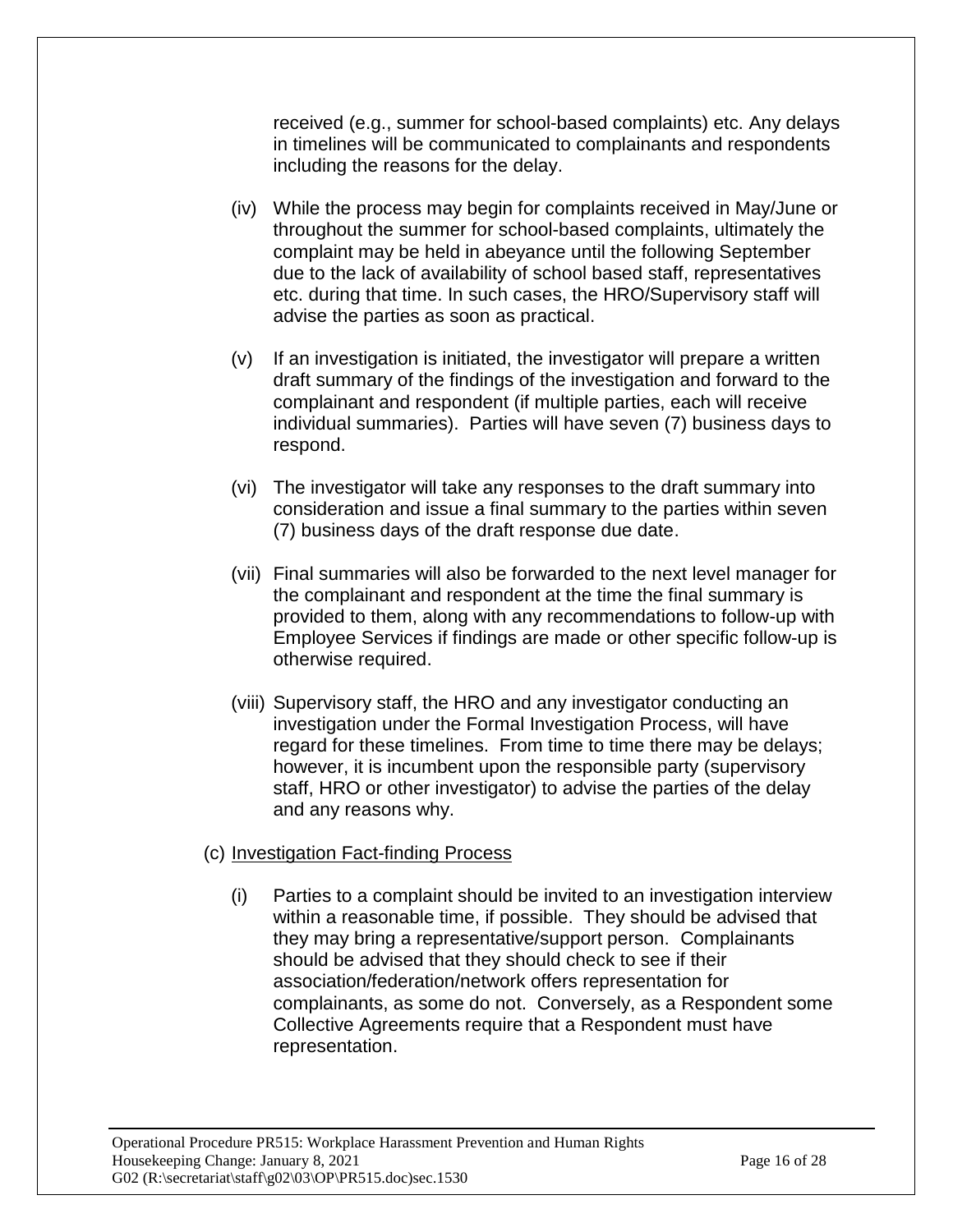Investigators should confirm with the interviewee in advance of the interview, who their support person will be (if any), to ensure there is no conflict of interest with their choice. It is up to the investigator to determine if there is a conflict of interest with the choice of support person/representative.

- (ii) Generally, in most circumstances it is appropriate to interview the complainant first, followed by the respondent. Parties should be asked for witnesses who may have relevant information and any relevant witnesses should then be interviewed (separately), as determined by the investigator.
- (iii) Investigators should prepare questions in advance of the interview and take detailed notes in the interview and allow the interviewee to review the notes and sign/initial to confirm accuracy.
- (iv) The investigator is responsible for determining the appropriateness of the questions being asked. Information outside of the initial written notification of the complaint may come to the attention of the investigator during the course of the investigation, or the investigator may learn new information from witnesses. Relevant parties to the complaint are entitled to know of this new information and have a full opportunity to respond.
- (v) All interview notes maintained by the investigator are the property of TDSB. External investigators must provide their notes and documentation to the HRO upon conclusion of the investigation (unless legally privileged).
- (vi) An investigator conducting an investigation under this procedure has authority to access documents or materials (i.e., video footage) relevant to the complaint. This does not include legally privileged documents or documents otherwise protected (e.g., information regarding juvenile criminal records).
- (vii) The investigator will consider all of the evidence gathered and determine whether or not an incident(s) of alleged harassment/discrimination took place and whether it amounts to a breach of the human rights or workplace harassment prevention policy, using the standard of proof called the "balance of probabilities."
- (viii) Potential investigation outcomes are as follows:
	- An investigation may determine that, on a balance of probabilities, an alleged incident (s) took place; however,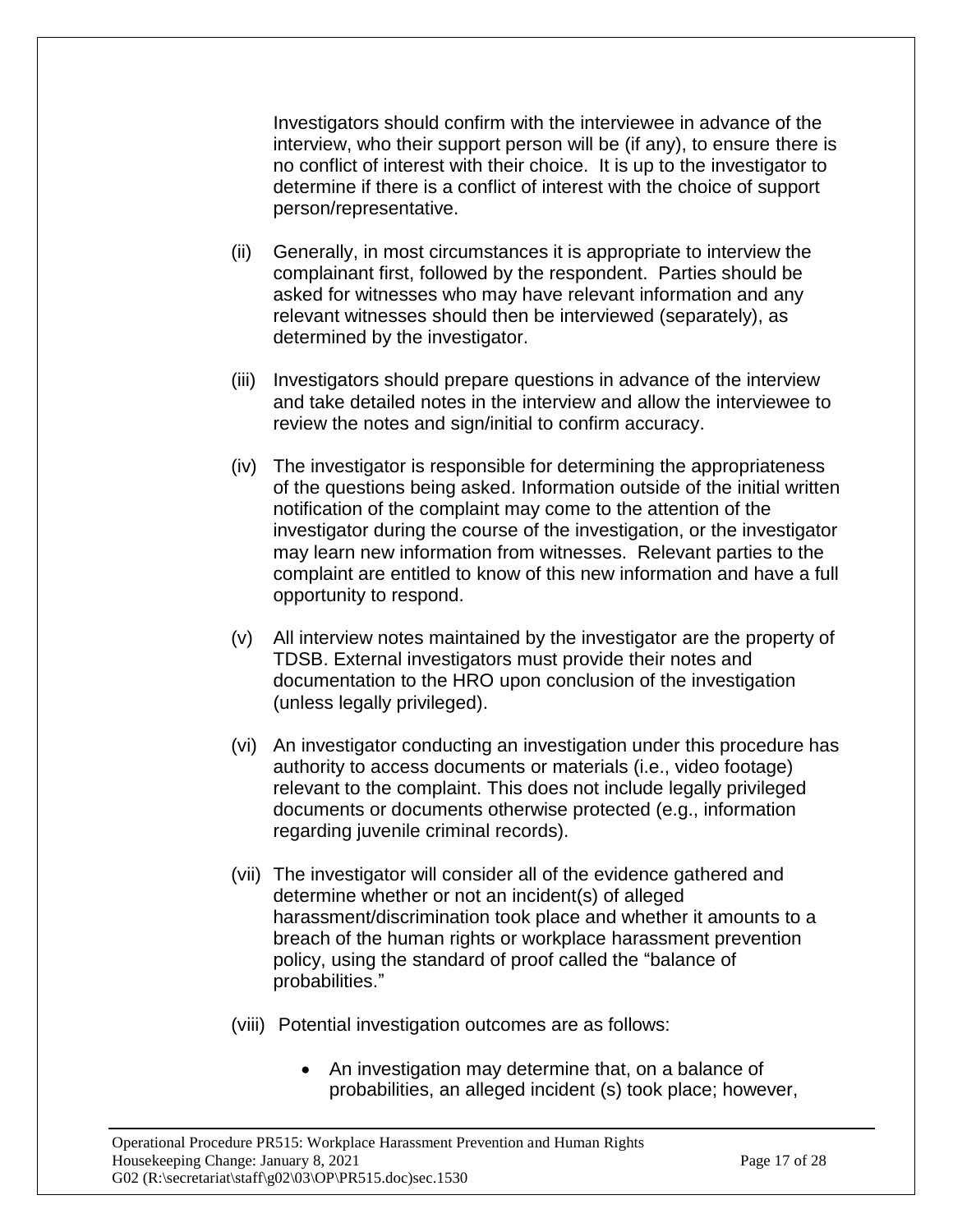upon investigation did not amount to harassment/discrimination;

- An investigation may determine that, on a balance of probabilities, an incident(s) took place and amounts to harassment/discrimination;
- An investigation may determine that, on a balance of probabilities, there is insufficient evidence to conclude whether an incident(s) took place, and consequently whether or not harassment/discrimination occurred;
- An investigation may determine that, on a balance of probabilities, the incident(s) did not take place and there is no finding of harassment/discrimination;
- An investigation may determine that the complaint is vexatious/frivolous.

## (d) Communicating the Results of the Investigation

- (i) The investigator will prepare a written summary of the matter and send to the complainant and respondent respectively. If the parties are represented by a union/association/federation/network a copy of the summary should be provided to them as well. A PDF document watermarked "draft" is recommended and the complainant (s)/ respondent (s) will have 7 business days to respond to the draft summary. If the HRO has carriage of the matter, the investigator will send the draft written summary to the HRO prior to sending it to the parties/representatives.
- (ii) The investigator will consider any responses to the draft summaries and determine if edits to the summary are warranted or further investigation required in order to close any perceived gaps. The summaries will then be finalized and sent to the respective parties and their representatives (if represented by a union/association/federation/network). Only one (1) draft written summary will be issued and one (1) final written summary (watermark removed). The final summary will indicate who will follow-up with the respective parties regarding the actions taken/to be taken as a result of the investigation findings.
- (iii) Final written summaries or a report of an investigation will be sent to the next level manager of the parties or supervisory staff responsible for determining/implementing any actions required, and to the HRO if the HRO has carriage of the matter.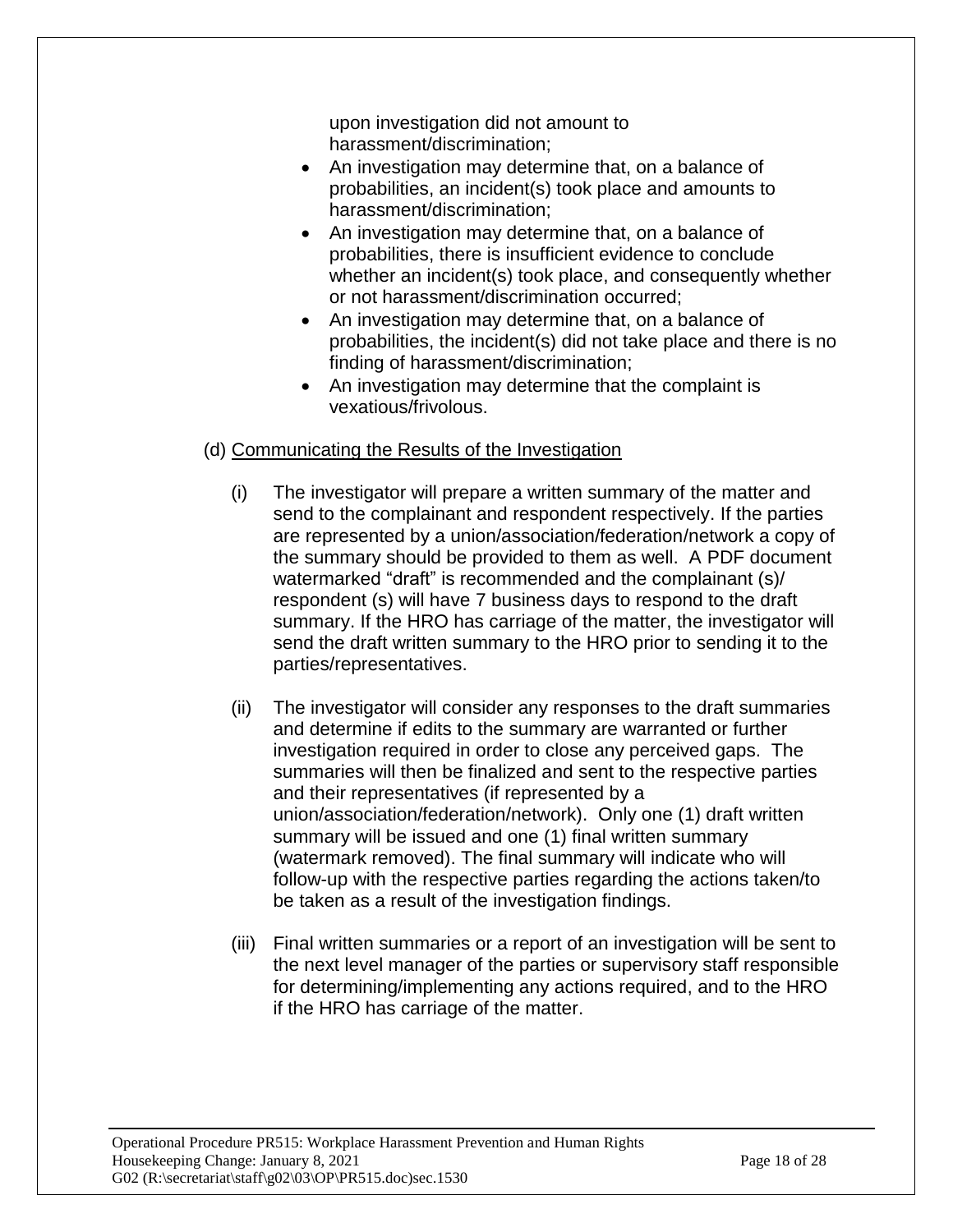## *6.8.2 Expedited Investigation Process*

A key objective of the Expedited Investigation Process is to provide for a more timely resolution of incidents and complaints of discrimination and harassment than may be afforded under the Formal Investigation Process. The following procedures will be followed when the investigator/HRO elects, in accordance with section 6.8, to use the Expedited Investigation Process. The investigator may adopt aspects of the Formal Investigation Process as is appropriate in the circumstances in the investigator's discretion.

## (a) Notifications

- (i) The complainant will be advised by supervisory staff or the HRO of the next steps regarding their complaint within ten (10) business days of receipt or knowledge of the incident/complaint.
- (ii) All parties to a complaint will be notified, as soon as practical and prior to an investigation interview, as to the existence of the complaint, the allegations, who filed the complaint and who it was filed against (if multiple persons, each person will be advised individually without advising of the other parties named in the complaint).

A respondent is entitled to know and have the opportunity to respond to all allegations against them that are under investigation.

If an incident/complaint of harassment/discrimination is reported to managerial/supervisory staff or the HRO, in the absence of a formal written complaint, the Board is still required to investigate, in which case a general statement of the allegations may be presented to the parties (complainant/respondent).

The investigator should caution parties (complainants, respondents, and witnesses) regarding maintaining confidentiality and not engaging in reprisal/threats of reprisal, and refer them to the Board's Human Rights and Workplace Harassment Prevention Policies and procedure, regardless to the type of complaint being investigated (workplace harassment, human rights etc.)

## (b) Timelines

(i) Generally, matters assigned for investigation will be investigated within 90 days of being assigned, except in extenuating circumstances. Any delays in timelines will be communicated to complainants and respondents including the reasons for the delay.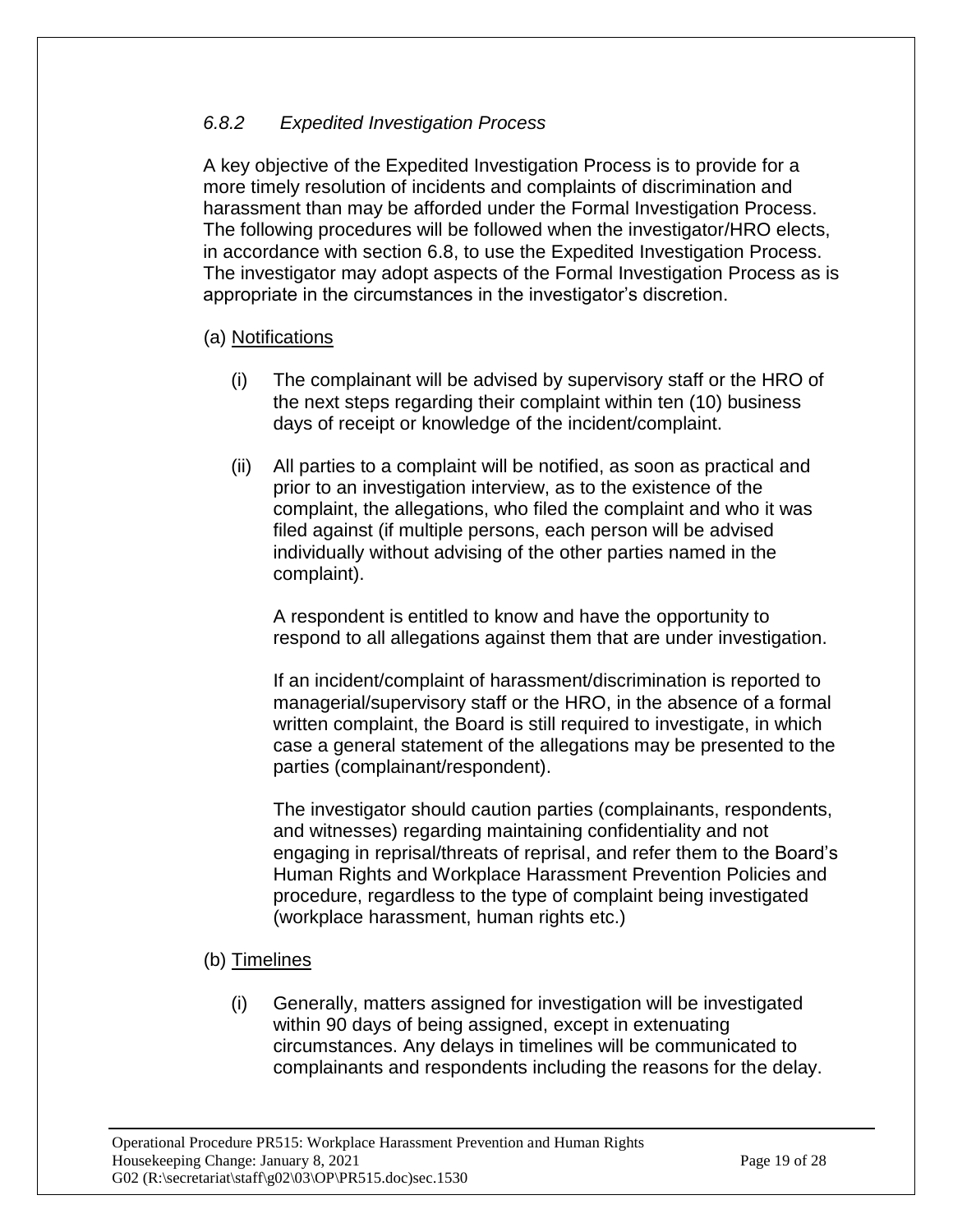- (ii) While the process may begin for complaints received in May/June or throughout the summer for school-based complaints, ultimately the complaint may be held in abeyance until the following September due to the lack of availability of school based staff, representatives etc. during that time. In such cases, the HRO/Supervisory staff will advise the parties as soon as practical.
- (iii) Supervisory staff, the HRO and any investigator conducting an investigation under the Expedited Investigation Process will have regard for these timelines. From time to time there may be delays; however, it is incumbent upon the responsible party (supervisory staff, HRO or other investigator) to advise the parties of the delay and any reasons why.

## (c) Investigation Fact-finding Process

(i) Parties to a complaint should be invited to an investigation interview within a reasonable time, if possible. They should be advised that they may bring a representative/support person. Complainants should be advised that they should check to see if their association/federation/network offers representation for complainants, as some do not. Conversely, as a Respondent some Collective Agreements require that a Respondent must have representation.

Investigators should confirm with the interviewee in advance of the interview, who their support person will be (if any), to ensure there is no conflict of interest with their choice. It is up to the investigator to determine if there is a conflict of interest with the choice of support person/representative.

- (ii) Generally, in most circumstances it is appropriate to interview the complainant first, followed by the respondent. Parties should be asked for witnesses who may have relevant information and any relevant witnesses should be interviewed (separately), as determined by the investigator.
- (iii) Investigators should take and retain detailed notes in each interview.
- (iv) The investigator is responsible for determining the appropriateness of the questions being asked. Information outside of the initial notification of the complaint may come to the attention of the investigator during the course of the investigation, or the investigator may learn new information from witnesses. Relevant parties to the complaint are entitled to know of this new information and have a full opportunity to respond.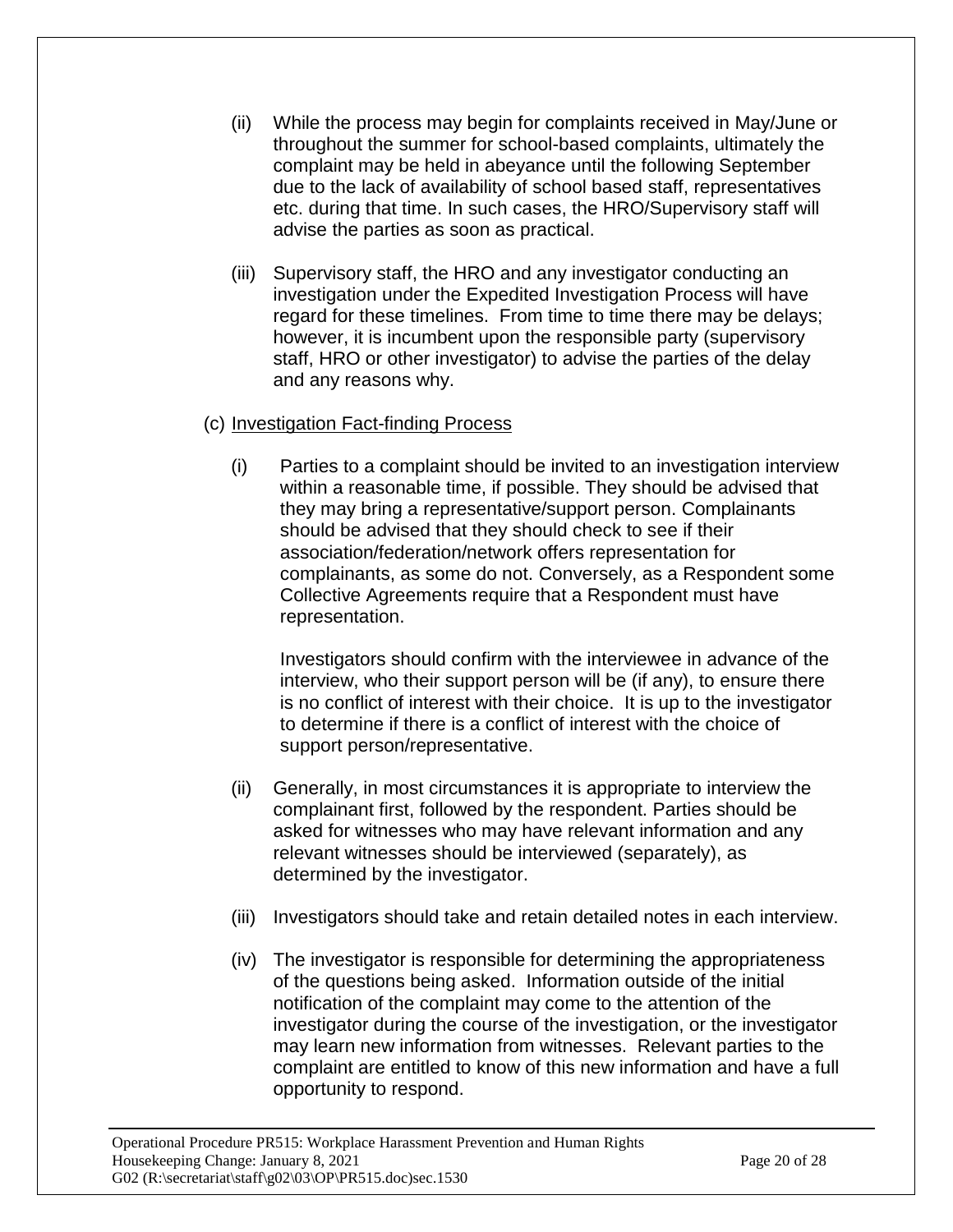- (v) All interview notes maintained by the investigator are the property of TDSB. External investigators must provide their notes and documentation to the HRO upon conclusion of the investigation (unless legally privileged).
- (vi) An investigator conducting an investigation under this procedure has authority to access documents or materials (i.e., video footage) relevant to the complaint. This does not include legally privileged documents or documents otherwise protected (e.g., information regarding juvenile criminal records).
- (vii) The investigator will consider all of the evidence gathered and determine whether or not an incident(s) of alleged harassment/discrimination took place and whether it amounts to a breach of the human rights or workplace harassment prevention policy, using the standard of proof called the "balance of probabilities."
- (viii) Potential investigation outcomes are as follows:
	- An investigation may determine that, on a balance of probabilities, an alleged incident (s) took place; however, upon investigation did not amount to harassment/discrimination;
	- An investigation may determine that, on a balance of probabilities, an incident(s) took place and amounts to harassment/discrimination;
	- An investigation may determine that, on a balance of probabilities, there is insufficient evidence to conclude whether an incident(s) took place, and consequently whether or not harassment/discrimination occurred;
	- An investigation may determine that, on a balance of probabilities, the incident(s) did not take place and there is no finding of harassment/discrimination;
	- An investigation may determine that the complaint is vexatious/frivolous.
- (ix) The investigator must create and retain a document that sets out the iinvestigator's findings of fact in relation to the allegations that were investigated, any conclusions reached, and reasons for those conclusions. If the HRO has carriage of the matter, the investigator will send this document to the HRO prior to communicating the results of the investigation to the parties.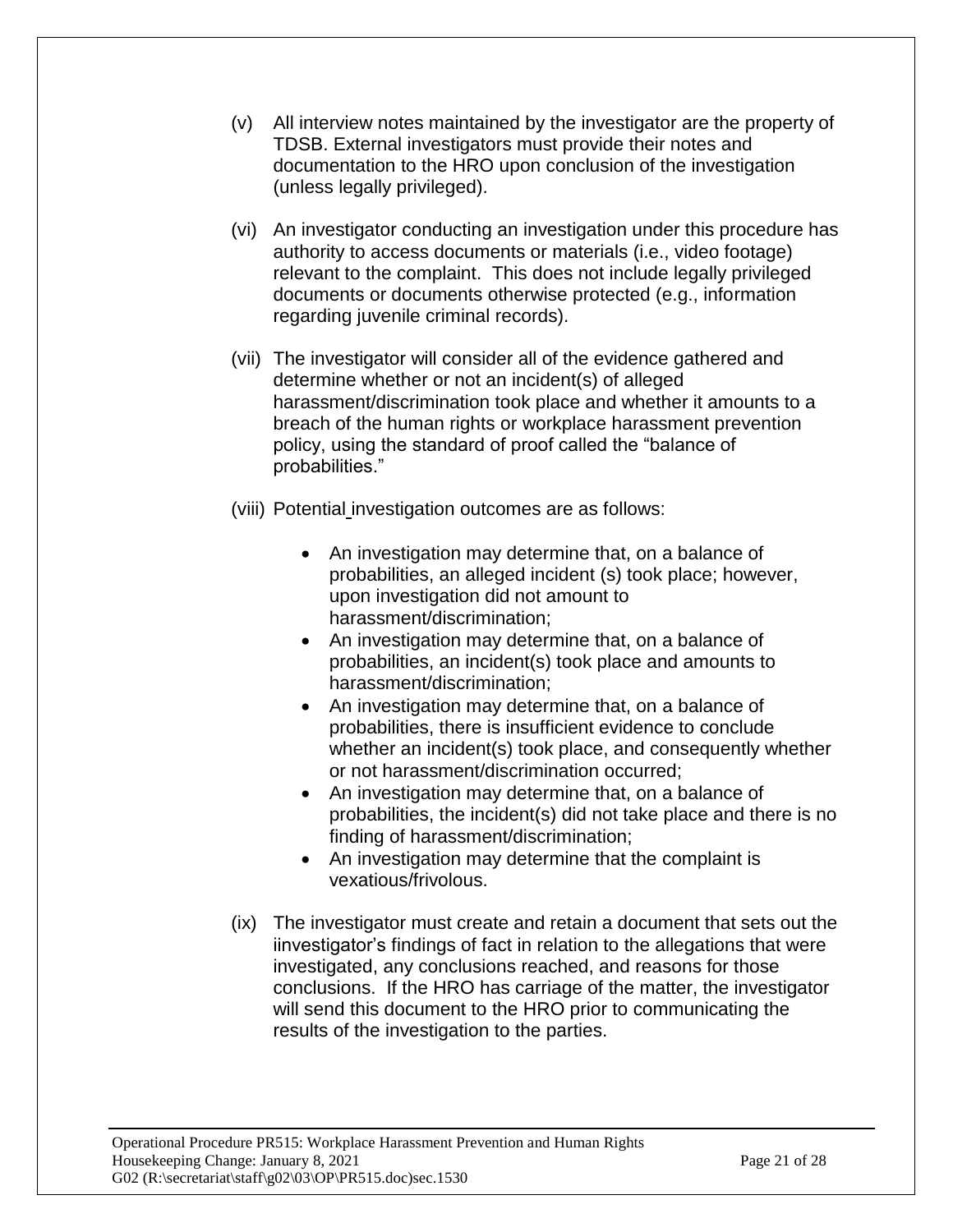- (d) Communicating the Results of the Investigation
	- (i) The complainant and respondent must be informed of the following in writing (the "Expedited Investigation Findings Letter"):
		- The results of the investigation.
		- Who will follow-up with the respective parties regarding the actions taken/to be taken as a result of the investigation findings.
	- (ii) A summary of the reasons for the investigator's conclusions, including an explanation as to why the conduct in issue breaches/does not breach the policy, must be provided to the complainant and respondent, either orally or in writing, at the same time or within two (2) business days of the Expedited Investigation Findings Letter.
	- (iii) The Expedited Investigation Findings Letter will be forwarded to the next level manager for the complainant and respondent or supervisory staff responsible for determining/implementing any actions required, and to the HRO if the HRO has carriage of the matter, along with any recommendations for the supervisor/manager to follow-up with Employee Services if findings are made or other specific follow-up is otherwise required.

# **6.9. Following the Investigation**

(a) Determination of Disciplinary/Remedial Action

Upon receipt of a written summary or report of findings of an investigation (Formal Investigation Process) or an Expedited Investigation Findings Letter, supervisory/managerial staff must make a determination (in consultation with Employee Services), as to whether any disciplinary or remedial action is required.

Having regard for the Board's commitment to Equity and Inclusion, **to the extent possible**, any disciplinary or remedial action taken with a student/employee as a result of the findings of an investigation under these procedures, should be done with an equity lens, utilizing the TDSB Equity Framework.

(b) Notification of Action to be Taken

In accordance with the OHSA, any actions that will be taken as a result of the findings of the investigation must be communicated to the complainant and respondent in writing. This should be done within ten (10) business days of the responsible supervisor/manager receiving the investigation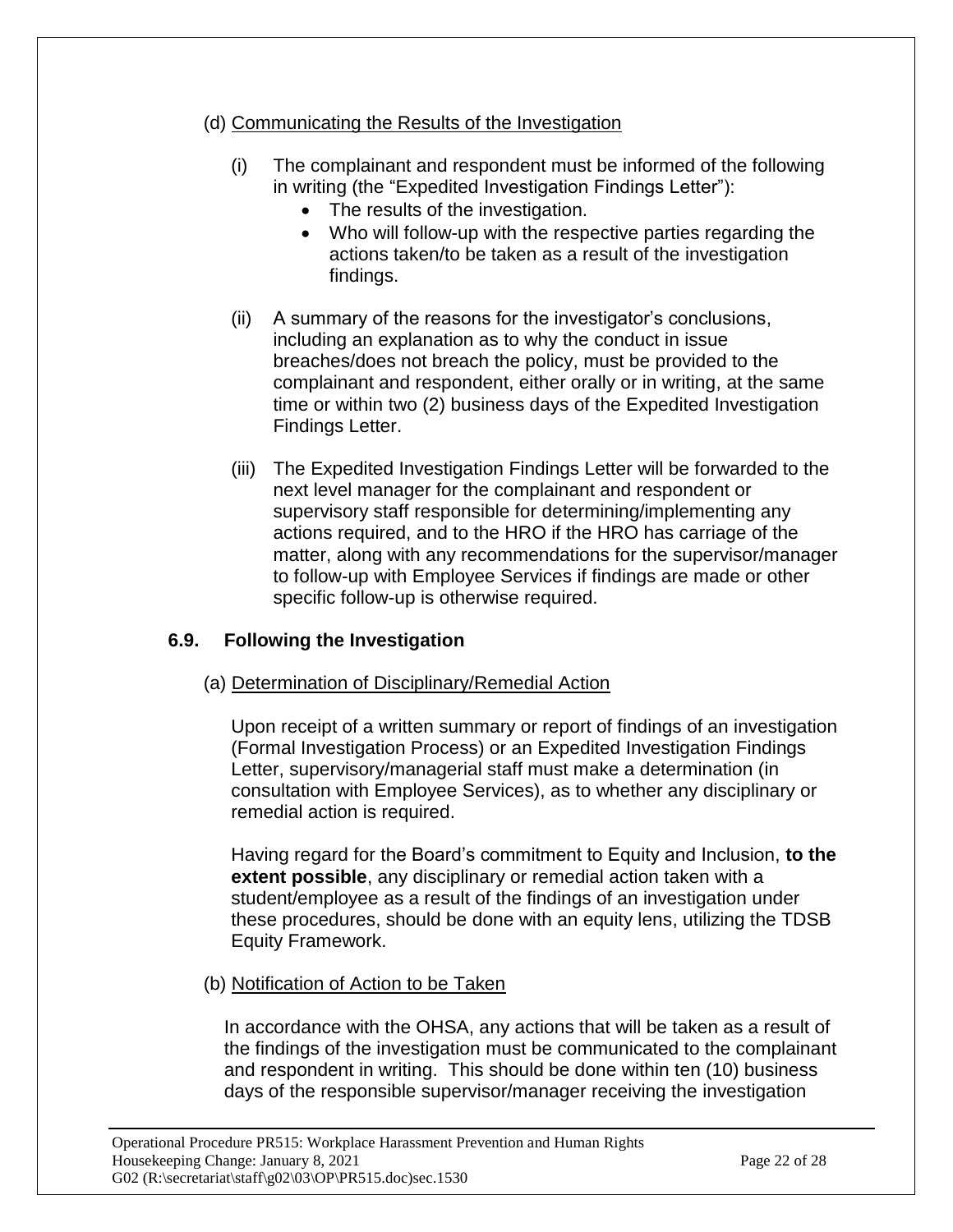summary letter (Formal Investigation Process) or the Expedited Investigation Findings Letter. Information shared with complainants regarding actions taken with a respondent should not specify the exact discipline; however, should note if formal corrective action has been or will be taken, as well as measures put in place to prevent the matter from taking place again.

## (c) Investigation Action Plans

- (i) Any action (disciplinary or remedial etc.) that will be taken by supervisory/managerial staff as a result of the findings of an investigation where the HRO had carriage of the matter, must be outlined (in consultation with Employee Services) by the supervisor/manager on the Action Plan Template sent by the HRO, signed, and sent back to the HRO within ten (10) business days of the supervisor/manager receiving the final investigation summary letter or Expedited Investigation Findings Letter.
- (ii) The HRO will monitor the Action Plans to ensure the agreed upon action is taken.

## **6.10. Request for Review of A Final Investigation**

A complainant or respondent may request to the Executive Superintendent, Human Rights and Indigenous Education, that a Review of the Investigation be undertaken. The intent to submit a formal "Request for Review" must be made to the Human Rights Office in writing within seven (7) business days of the issuance of the final written summary of investigation findings (Formal Investigation Process) or the Expedited Investigation Findings Letter. The actual document to be submitted for consideration of a review, outlining the ground(s) for the review (see below), and all relevant details must be submitted to the Human Rights Office within 15 business days of notifying the HRO of the intent to request a review.

The grounds for review are:

- The investigators did not comply with these procedures
- New evidence has become known to the complainant or respondent after the final decision but before the expiry of the seven (7) days limitation period for requesting a review.

No review of the final decision will be undertaken with regard to the claim that the conclusions drawn by the investigator(s) based on findings of fact were incorrect.

The Executive Superintendent, Human Rights and Indigenous Education shall convene a reviewer(s) and the reviewer will report its findings to the Executive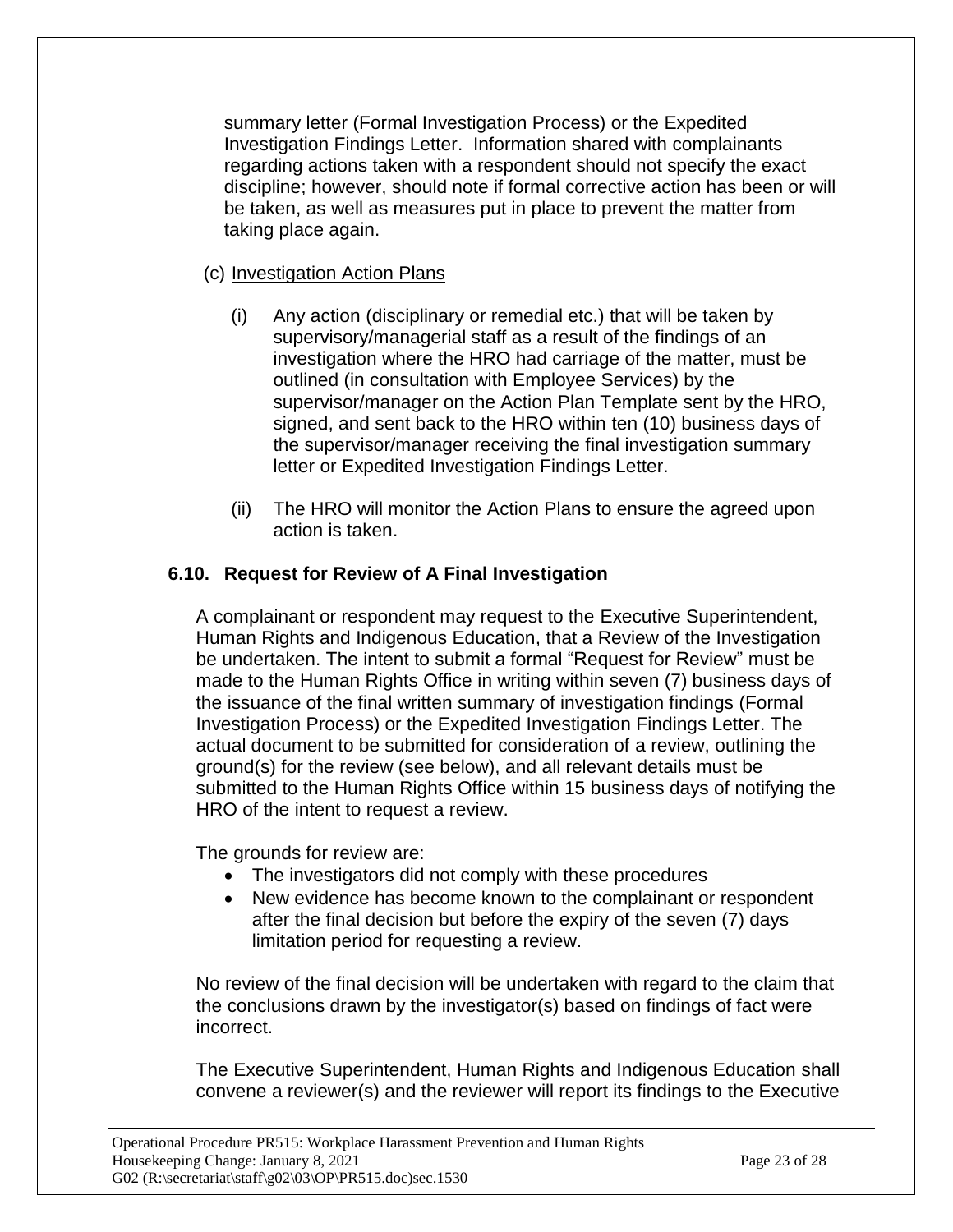Superintendent, Human Rights and Indigenous Education who will affirm or amend a final decision or require that a new investigation be undertaken. The decision of the Executive Superintendent, Human Rights and Indigenous Education is final.

A response from the Executive Superintendent, Human Rights and Indigenous Education regarding the Request for Review, shall be forwarded to the requester within 30 days of convening a reviewer.

Wherever possible and appropriate, where a party to a complaint is facing disciplinary action as a result of investigation findings and has requested a review of the investigation, the disciplinary action shall be postponed until the outcome of the review.

## **6.11. Potential Disciplinary and Remedial Action**

### (a) Potential Disciplinary Action

#### *Student Respondents*

The Principal will follow the appropriate procedures for addressing student misconduct, as outlined in the Education Act and other specific Board policies and procedures.

#### *Employee Respondents*

The appropriate supervisory/managerial staff shall impose formal discipline (in consultation with Employee Services), as deemed appropriate based on the findings of the investigation (e.g., written warning, suspension, up to and including termination of employment with the Board).

In all cases where a complaint is substantiated and a determination is made to proceed with formal discipline, the appropriate supervisory/managerial staff shall ensure that a record (i.e., letter) of the disciplinary action is placed in the employee respondent's official personnel file. The supervisor/manager should keep their written notes of any non-disciplinary responses locked in their own files. Coaching letters or letters of counsel are not deemed formal discipline and are not included in an employee's personnel file.

#### **No other information or documentation regarding a harassment/discrimination complaint (other than disciplinary action), should be included in an employee's official personnel file.**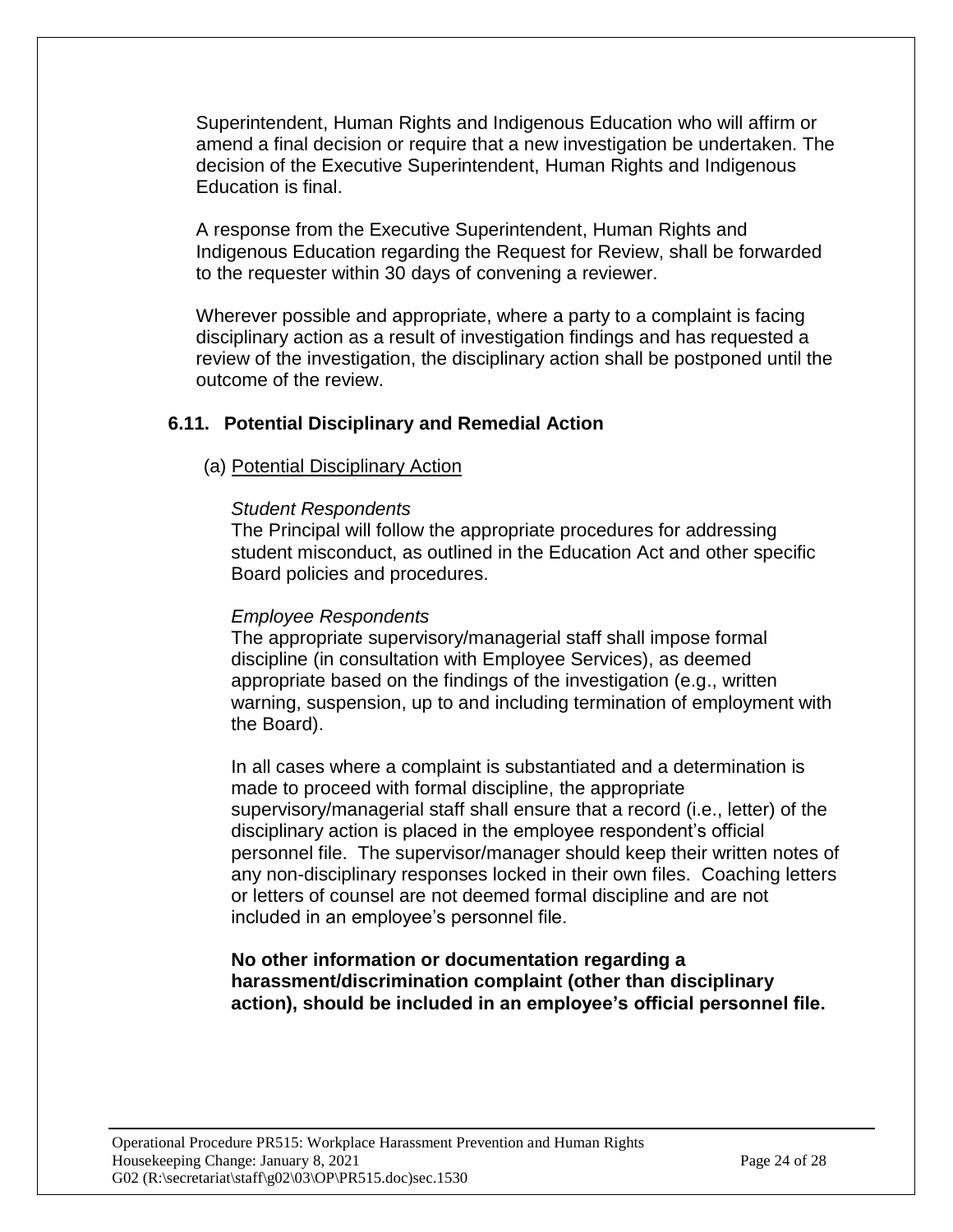### *Members of the Public Respondents*

Dependent upon the circumstances, parents, contractors etc. may be issued letters of disapproval/warning, revoking of permits/contracts, or an issuing of a no trespass warning.

## (b) Potential Remedial Action

- o Education or Training
- o Counselling for the parties
- o Customized workshops for staff/students
- o Application of strategies to restore a positive working/learning environment
- o Mediation
- o Permanent separation of parties

## (c) Actions related to Systemic Discrimination

Where systemic discrimination is found or suspected, proactive steps will be taken to ameliorate such conditions by:

- o Conducting employment systems reviews
- o Departmental re-organization
- o Applying Employment Equity goals and timetables in specific areas
- o Replacing learning/working materials
- o In-service training for appropriate staff
- o Reconsidering the assessment and placement procedures for students

## **6.12. Informal Resolutions**

### (a) General Principles

Informal Resolutions are an important element in addressing alleged harassment/discrimination. Informal resolution is a potential alternative only after an initial fact-finding investigation, (at minimum speak to complainant and speak to respondent), has taken place and the investigator determines informal resolution is appropriate in the circumstances (in accordance with the OHSA).

Any form of informal resolution (e.g., apology, mediation) should be agreed to and signed off on by the parties to the complaint (complainant (s), respondent(s)).

In certain circumstances parties to a complaint or their representatives may request an informal resolution; however, that decision remains with supervisory/managerial staff or the Board's Human Rights Office, bearing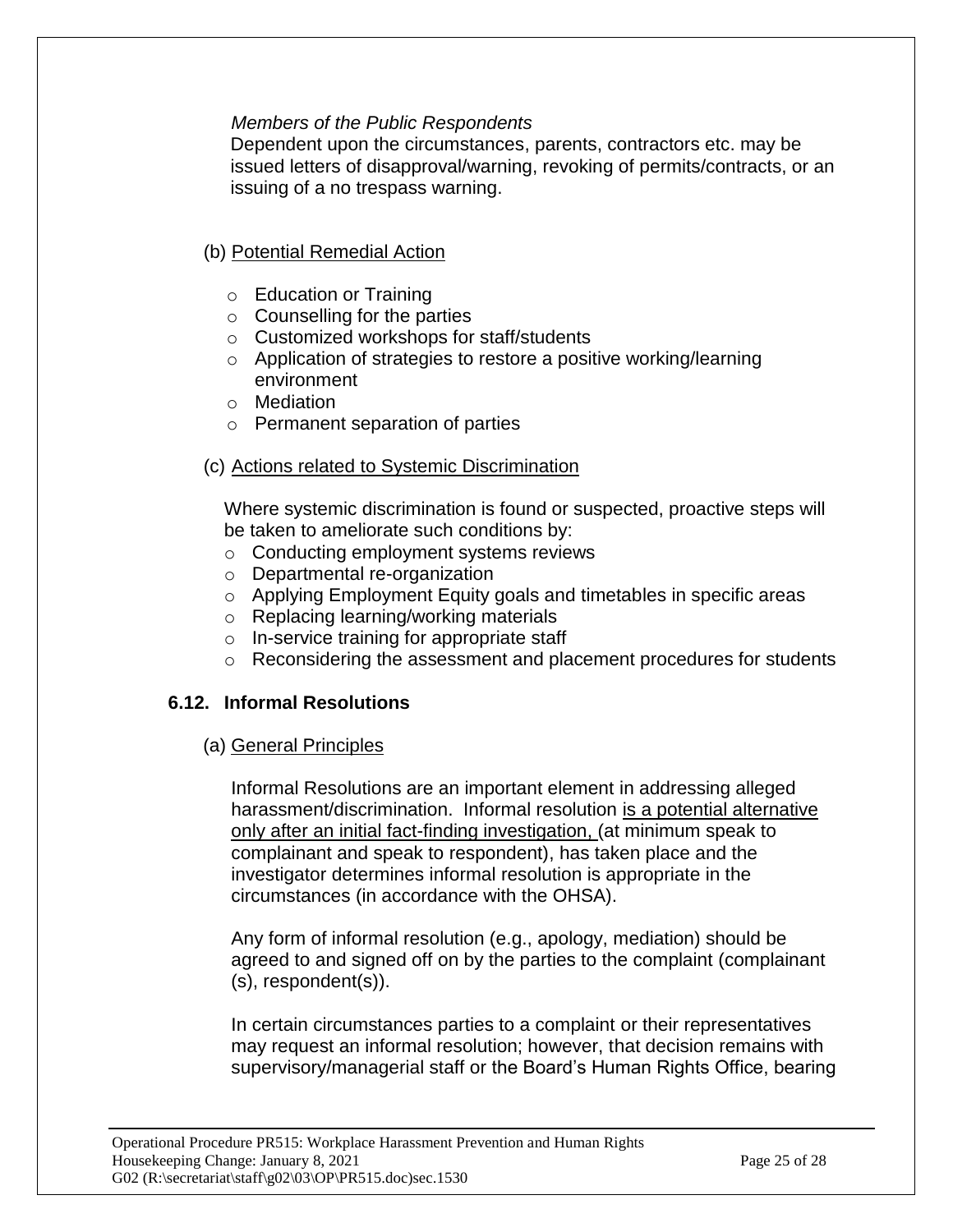in mind that all parties are expected to work together to prevent and address matters under these procedures.

### (b) Member to Member Concerns

In cases where members of the same

union/association/federation/network are involved in a matter related to these procedures, the respective union/association/federation/network may wish to work with the parties involved to resolve the matter prior to it becoming a formal complaint. Those efforts are encouraged; however, if they are not successful or the matter is deemed to be too complex, the respective union, association, federation, network representative may wish to counsel/assist the member in bringing the report forward to their Principal, manager, supervisor or the HRO. It is understood that in some cases this may not be possible due to legal or internal policy/procedural requirements of the respective union, association, federation or network.

### (c) Mediation

Mediation involves an unbiased third party acting as a facilitator to resolve disputes. Mediation is typically more appropriate when a matter is deemed to be workplace conflict. In cases where an investigation has commenced in regards to harassment/discrimination, mediation may be attempted during the course of the investigation only after an initial factfinding process takes place (in accordance with the OHSA), and the investigator determines it is an appropriate form of resolution. All mediation and mediated resolutions should involve the parties respective union/association/federation/network representative and must be provided to parties to a complaint in writing and signed off by the parties. The mediator should be mutually agreeable to both parties.

If mediation is attempted during the course of an investigation and is unsuccessful, the investigation will resume and the parties will be advised by supervisory/managerial staff or the mediator, that information obtained during mediation, or any attempted settlement arising from mediation cannot be introduced as evidence in any subsequent formal proceeding.

Mediation may not appropriate in the following circumstances; however, may be evaluated on a case by case basis:

- All parties are not committed to the process;
- One of the parties is in a position to confer, grant or deny a benefit;
- Students involved in disputes with employees or members of the public, including parents and community covered by this procedure.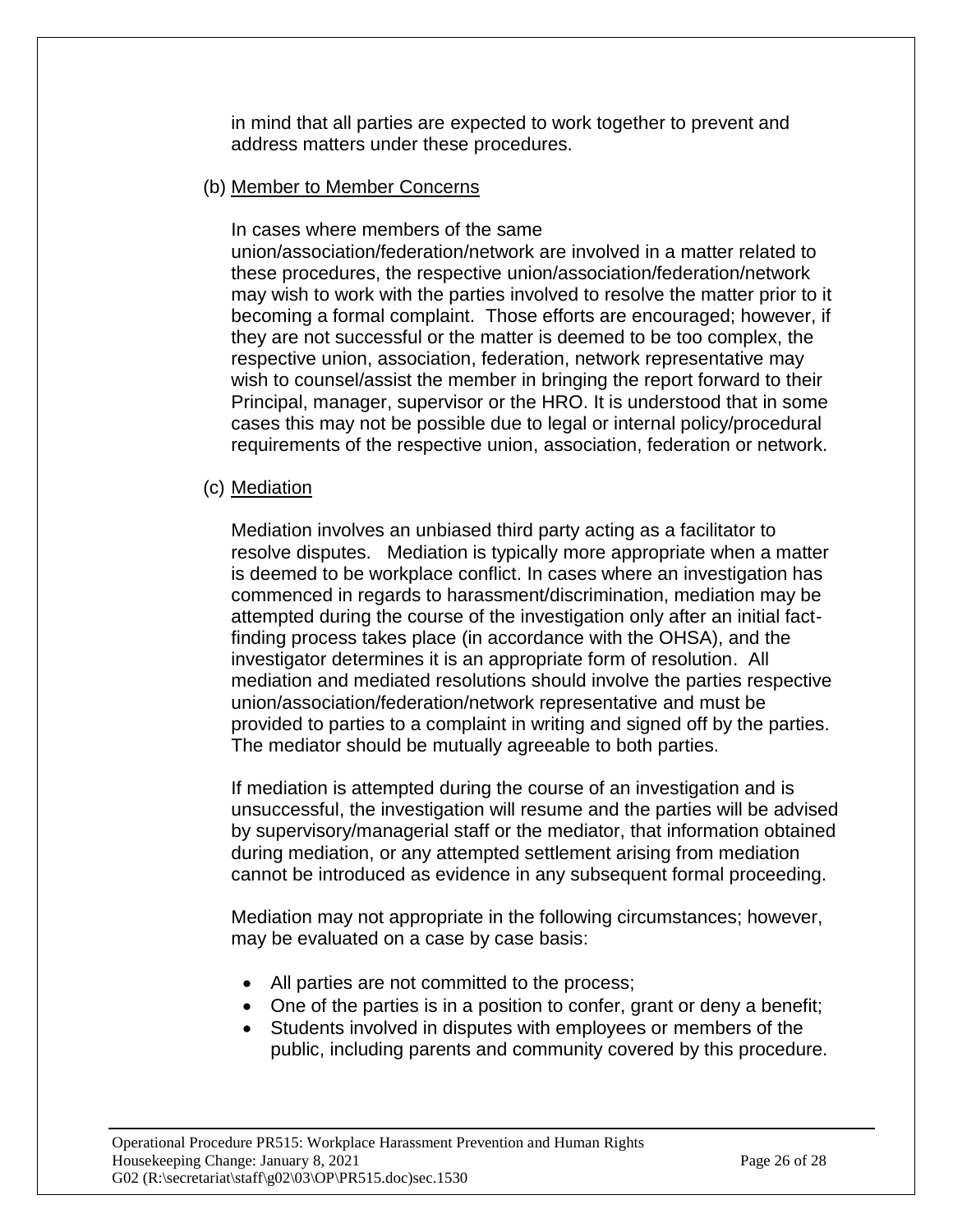The HRO may be consulted when considering a trained mediator, acceptable to both parties. In no circumstance shall a mediator be used who is involved in any capacity in the same learning or working environment/site as the parties with the exception of student peer mediators.

Student-led mediation using trained "peer mediators" may be used to facilitate an informal resolution between students, if acceptable to the parties. Principals shall ensure that any terms agreed to are met.

In all cases of mediated or informal resolution, supervisory/managerial staff is responsible for monitoring the situation to ensure the effectiveness of the resolution.

## **6.13. Records**

All correspondence and other documents generated under these procedures and related policies must, subject to the Municipal Freedom and Information and Protection of Privacy Act, be marked, "PRIVATE AND CONFIDENTIAL" and must be stored in a locked and secure file in the office of management/supervisory staff or in a locked and secure file cabinet in the Human Rights Office. This includes, but is not limited to, copies of the complaint, details regarding the incident/complaint, investigation notes, statements, summaries or reports, and Expedited Investigation Findings Letters.

No information regarding incidents/complaints of alleged harassment/discrimination shall be placed in an employee's personnel file unless they have been found to have breached the harassment/discrimination policies/procedure and discipline is issued. The discipline will be the only documentation that remains on the employee's file for the duration applicable as per the relevant Collective Agreement or Terms and Conditions of Employment.

These records shall be kept for a period of 15 years from file closure, and if at that time there is no litigation, investigation or further activity under these procedures or other related policies involving a party to the original complaint, all records of the complaint (paper and electronic will be shredded or erased). A record of the type of document destroyed, by whom and when should be kept in accordance with Privacy legislation.

Please note that it is unlawful for an employer to destroy any evidence or potential evidence that may be required in a matter that is currently, or that you may be aware may result in litigation. Contact TDSB legal services or the HRO, if in doubt.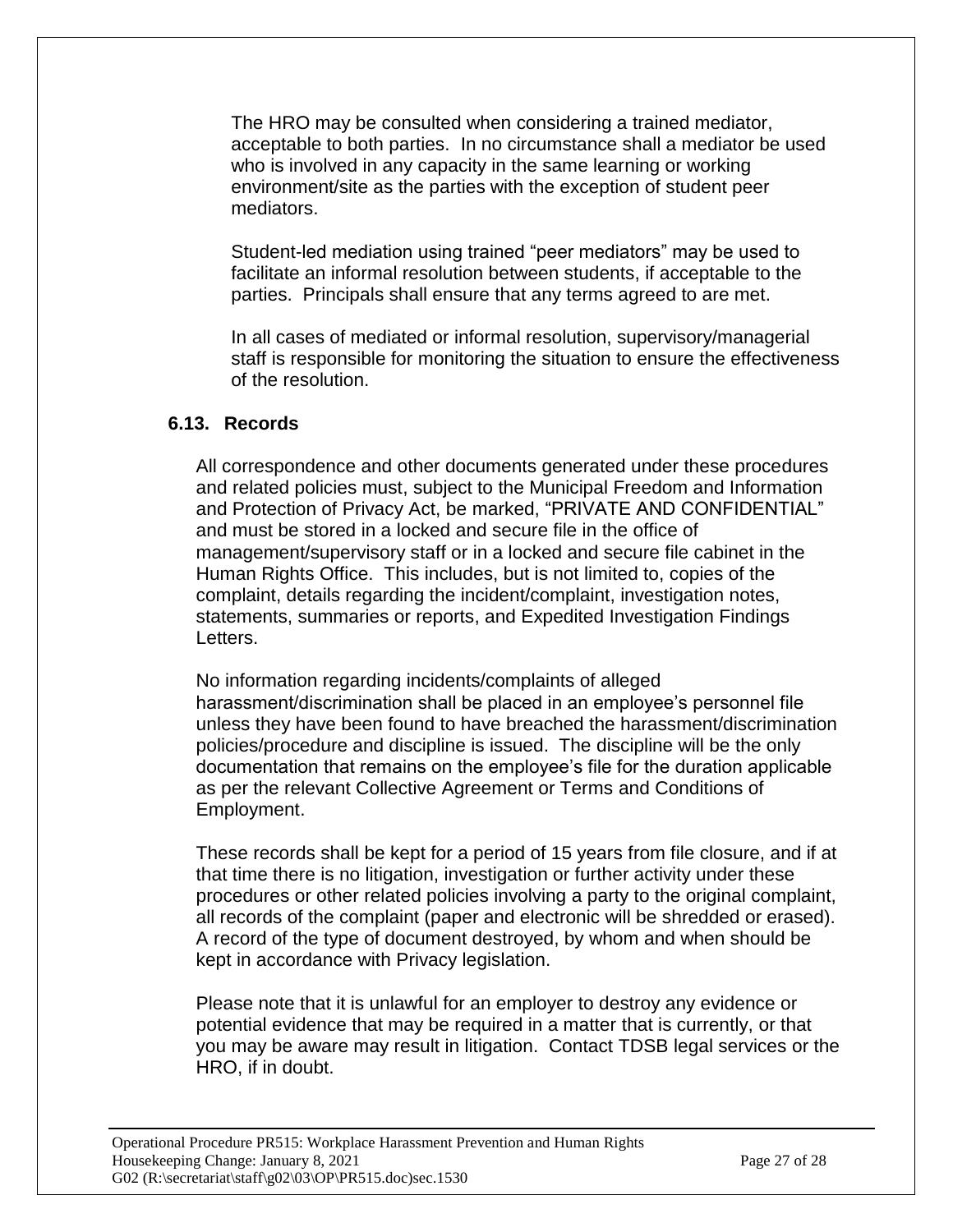Statistics may be derived from information collected under these procedures and related policies; however, in all cases it will be presented in aggregate form without the use of names or other personal identifiable information.

## **7.0 EVALUATION**

In order to ensure the effectiveness of these procedures they will be reviewed as required, and at least annually, in accordance with the *OHSA.*

# **8.0 APPENDICES**

Appendix A: Workplace Harassment and Human Rights Incident Reporting Form (Form 515A)

# **9.0 REFERENCE DOCUMENTS**

Policies:

- Acceptable Use of Information Technology Resources (P088)
- Board Member Code of Conduct (P075)
- Caring and Safe Schools (P051)
- Gender-Based Violence (P071)
- Human Rights (P031)
- Occupational Health and Safety (P048)
- Reporting of Suspected Wrongdoing (Whistleblowing) (P066)
- Respectful Learning and Working Environment (P073)
- Workplace Violence Prevention (P072)

## Operational Procedures:

- Board Code of Conduct (PR585)
- Bullying Prevention and Intervention (PR703)
- Code of On-line Conduct (PR571)
- Complaint Protocol for the Board Member Code of Conduct (PR708)
- E-mail Usage (PR572)
- Parent Concern Protocol (PR505)
- Promoting a Positive School Climate (PR697)
- Sexual Misconduct by Students (PR608)

## Legislative Acts and Regulations:

- *Education Act*
- *Municipal Freedom of Information and Protection of Privacy Act*
- *Occupational Health and Safety Act*
- Ontario *Human Rights Code*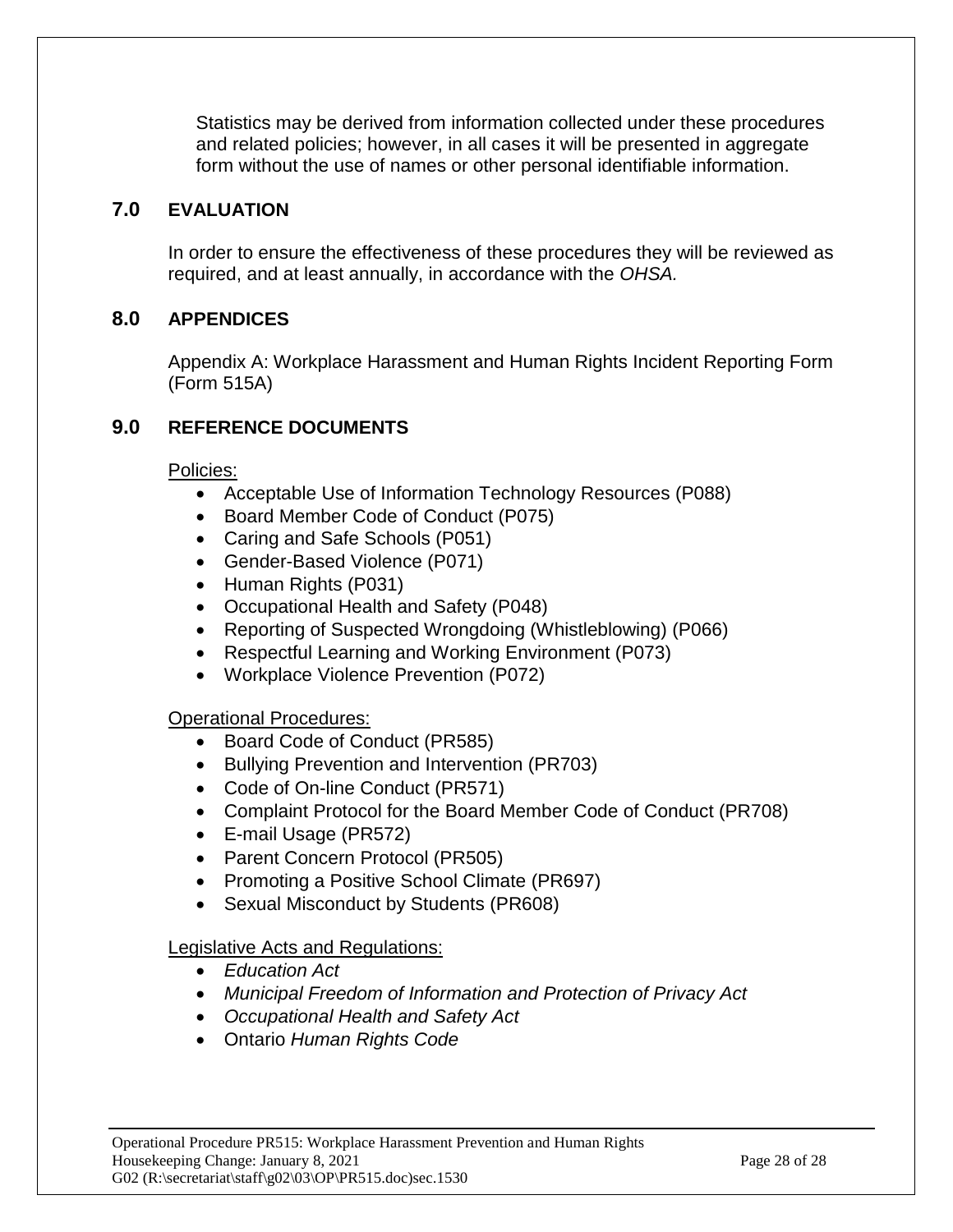

# **Workplace Harassment and Human Rights INCIDENT REPORTING FORM**

#### **NAME OF COMPLAINANT**:

|                                        |               | Home/Cell Phone No: ________________ |
|----------------------------------------|---------------|--------------------------------------|
| Status of complainant: <b>OStudent</b> |               |                                      |
|                                        |               |                                      |
| Unionized: OYes                        | $\bigcirc$ No |                                      |
|                                        |               |                                      |

#### **NAME OF RESPONDENT (PERSON (S) ACCUSED):**

| Status of Respondent(s): OStudent | OEmployee Job Title: | OOther |
|-----------------------------------|----------------------|--------|
|                                   |                      |        |

 $\overline{\phantom{a}}$  , and the contribution of the contribution of the contribution of the contribution of the contribution of the contribution of the contribution of the contribution of the contribution of the contribution of the

#### School/Department/Worksite:

#### **Please indicate type of complaint**:

Description of Alleged Harassment/Discrimination: (Please consult the Board's Human Rights Policy, Workplace Harassment Prevention Policy, and Workplace Harassment Prevention and Human Rights Procedure before completing this section).

#### **1. Human Rights Code (Code) Harassment/Discrimination**

#### **Definition of Harassment under the Code and Board's Human Rights Policy:**

"a course of vexatious comment or conduct that is known or ought reasonably to be known to be unwelcome."

#### **The vexatious comment or conduct must be because of a Prohibited Ground of the Code (see below)**

**Discrimination under the Code:** People have the right to equal treatment and opportunities, without discrimination in the areas covered by the Code. Not all unfair treatment and not all harassment are covered by the Code. Code based harassment/discrimination requires that the harassment/discrimination must have been based on or because of a Prohibited Ground covered by the Code (see below).

#### **Prohibited grounds** under the Ontario Human Rights Code:

|  | Age                                                | Gender Identity                                |
|--|----------------------------------------------------|------------------------------------------------|
|  | Ancestry                                           | Marital status (includes same sex partnership) |
|  | Citizenship                                        | Place of origin (where one was born)           |
|  | Colour                                             | Race                                           |
|  | Creed (religion)                                   | Sex (including pregnancy, sexual harassment)   |
|  | Disability or perceived disability                 | Sexual orientation                             |
|  | (Including mental or physical illness or injuries, | Record of Offences - Provincial Offences or    |
|  | and some addictions)                               | Pardoned Federal Offences (in employment       |
|  | Ethnic origin                                      | only)                                          |
|  | <b>Family status</b>                               |                                                |
|  | Gender Expression                                  |                                                |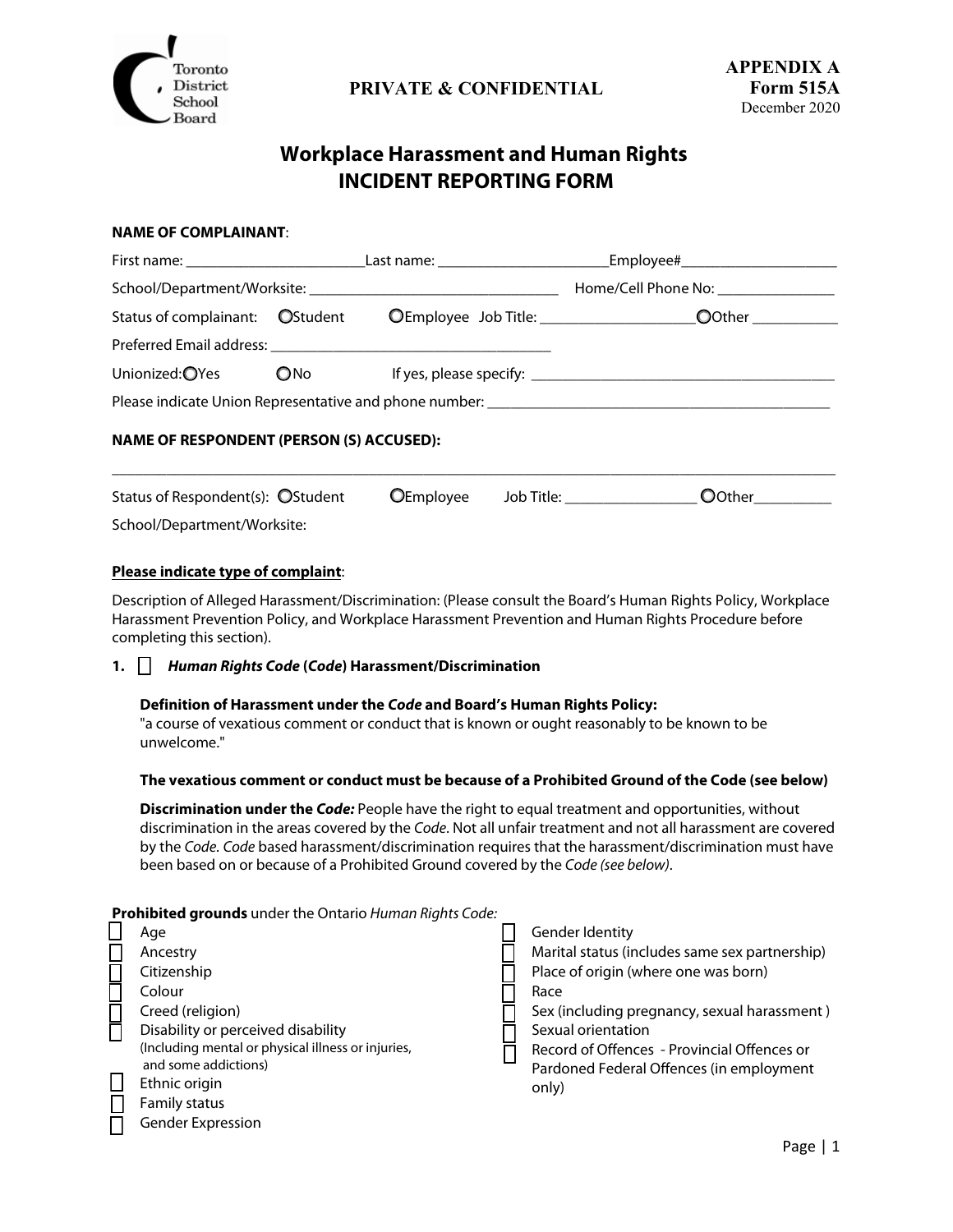

Ensure that you include (check off), the grounds upon which the complaint is based and why you believe so. **If you are unsure of the ground(s) simply indicate that in the description of the incident in the box below.** 

#### **2. Workplace Harassment (Includes Sexual Harassment)**

#### **Definition of Workplace Harassment under the Occupational Health & Safety Act (OHSA) and Board's Workplace Harassment Prevention Policy:**

"engaging in a course of vexatious comment or conduct **against a worker, in a workplace** that is known or ought reasonably to be known to be unwelcome" or is Sexual Harassment

#### **Definition of Sexual Harassment under the Occupational Health and Safety Act and Board's Workplace Harassment Prevention Policy:**

"Engaging in a course of vexatious comment or conduct against a worker in a workplace because of sex, sexual orientation, gender identity or gender expression, where the course of comment or conduct is known or ought reasonably to be known to be unwelcome", or

"making a sexual solicitation or advance where the person making the solicitation or advance is in a position to confer, grant or deny a benefit or advancement to the worker and the person knows or ought reasonably to know that the solicitation or advance is unwelcome";

When describing the incident(s) that you believe was harassment or discrimination please include: **What** happened? **Who** was involved? **When** did it happen and time)? **Where** did it happen? Were there any witnesses? Please do not name witnesses, refer to them as Witness A, Witness B, etc.

**Incident 1:** 

| $\bullet$ | Date:                           | Time: | <b>Location:</b> |
|-----------|---------------------------------|-------|------------------|
| $\bullet$ |                                 |       |                  |
| $\bullet$ | <b>Description of Incident:</b> |       |                  |
|           |                                 |       |                  |
|           |                                 |       |                  |
|           |                                 |       |                  |
|           |                                 |       |                  |
|           |                                 |       |                  |

**Incident 2:**

| #### | Date: | Time: | <b>Location:</b> |  |
|------|-------|-------|------------------|--|
| #### |       |       |                  |  |
|      |       |       |                  |  |
|      |       |       |                  |  |
|      |       |       |                  |  |
|      |       |       |                  |  |
|      |       |       |                  |  |
|      |       |       |                  |  |